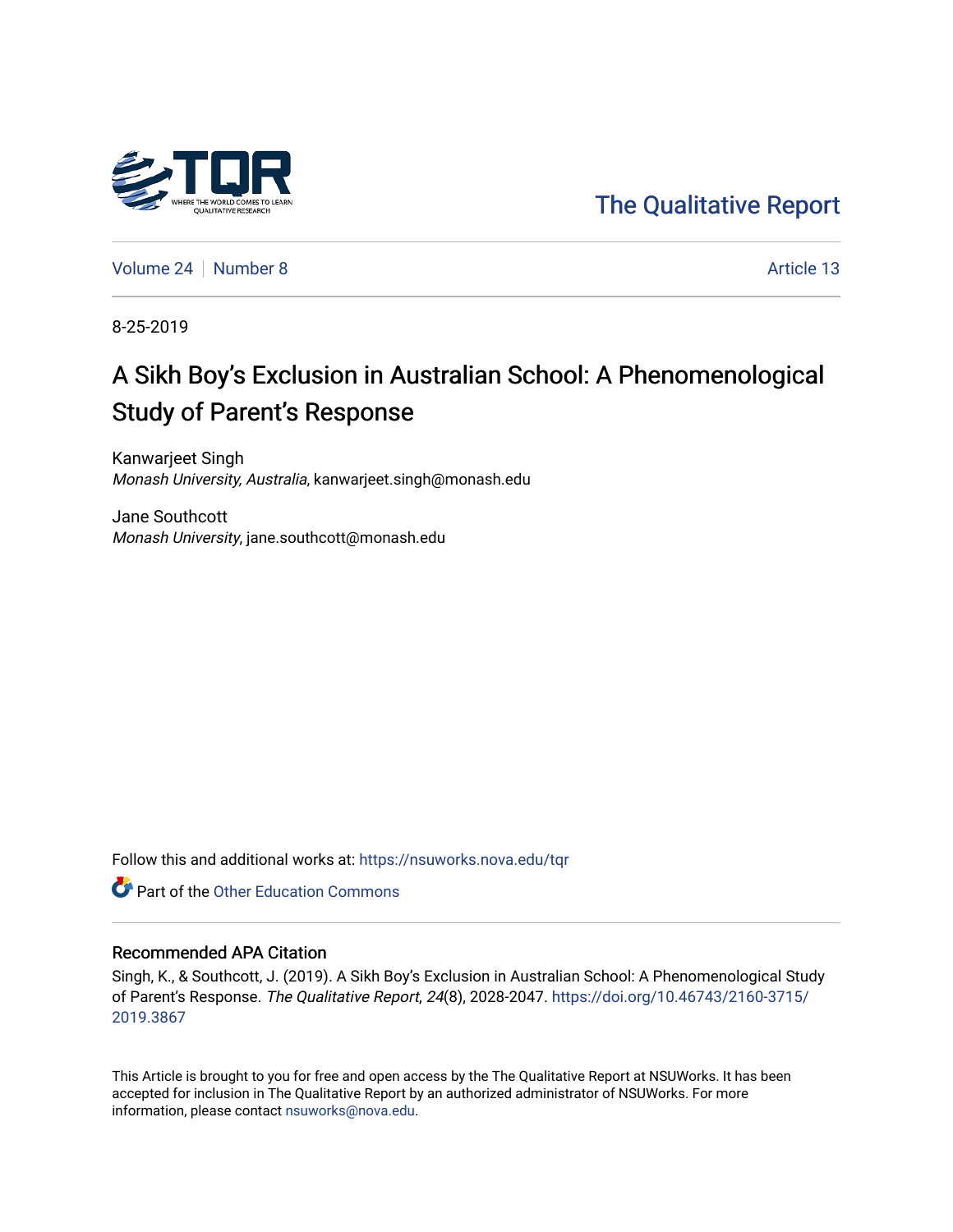

## A Sikh Boy's Exclusion in Australian School: A Phenomenological Study of Parent's Response

## Abstract

Diasporic relocation and resettlement ideally generate new experiences for diasporic communities and their host societies. At times, host societies (in general) and education (in concomitance) could remain impervious towards the unique cultural practices of diasporic communities, fostering a cultural gap. Such gaps may result in conflicts that impact social engagement, including education, posing cultural and educational challenges for diasporic people. Towards realisation of social justice and whilst balancing diversity, contemporary multi-cultural Australian society and educational institutions may cultivate the enactment of exclusion for students with unique diasporic cultural backgrounds. Hence, the search for equity within Australian education may remain elusive. Considering the responses of two diasporic Sikh parents faced by potential exclusion of their child in a Melbourne suburban school due to wearing a Patka (turban for young Sikh boys), this qualitative study provides a phenomenological exploration of their experiences.

## Keywords

Diaspora, diasporic communities, Sikhs, Turban, education, exclusion, discrimination, multi-culturalism, phenomenology, Interpretive Phenomenological Analysis

## Creative Commons License



This work is licensed under a [Creative Commons Attribution-Noncommercial-Share Alike 4.0 International](https://creativecommons.org/licenses/by-nc-sa/4.0/)  [License](https://creativecommons.org/licenses/by-nc-sa/4.0/).

#### Acknowledgements

The authors owe their sincere gratitude to the research participants for reposing their utmost faith in this research endeavour and to every other associated person or organisation for making this initiative possible.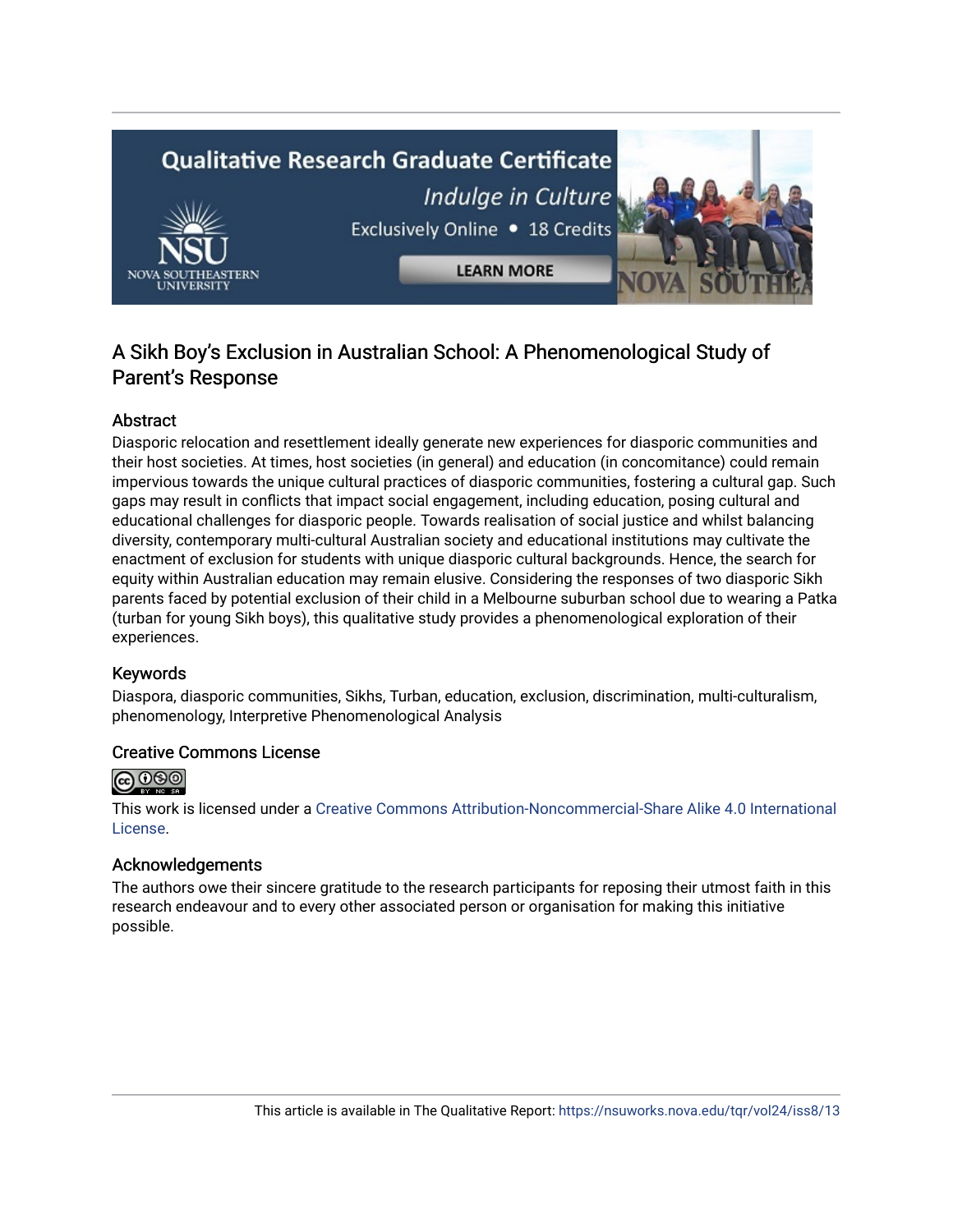

## **A Sikh Boy's Exclusion in Australian School: A Phenomenological Study of Parent's Response**

Kanwarjeet Singh and Jane Southcott Monash University, Melbourne, Victoria, Australia

*Diasporic relocation and resettlement ideally generate new experiences for diasporic communities and their host societies. At times, host societies (in general) and education (in concomitance) could remain impervious towards the unique cultural practices of diasporic communities, fostering a cultural gap. Such gaps may result in conflicts that impact social engagement, including education, posing cultural and educational challenges for diasporic people. Towards realisation of social justice and whilst balancing diversity, contemporary multi-cultural Australian society and educational institutions may cultivate the enactment of exclusion for students with unique diasporic cultural backgrounds. Hence, the search for equity within Australian education may remain elusive. Considering the responses of two diasporic Sikh parents faced by potential exclusion of their child in a Melbourne suburban school due to wearing a Patka (turban for young Sikh boys), this qualitative study provides a phenomenological exploration of their experiences. Keywords: Diaspora, diasporic communities, Sikhs, Turban, education, exclusion, discrimination, multi-culturalism, phenomenology, Interpretive Phenomenological Analysis*

## **The Impetus and the Incident**

The impetus of this research was an Australian incident highlighting a cultural confrontation that became a matter of social contention. In 2017, a suburban Melbourne school denied admission to a Sikh child due to his wearing a Patka (boy's Turban) on his head. The school stated that it was against the stipulated uniform policy as Patka was not a part of the standard dress code. As the matter gained media attention the issue raised a sentiment of resentment within the Sikh community. The parents of the child challenged the school's decision and subsequently the matter got escalated to Victorian Civil and Administrative Tribunal (VCAT) for a hearing. Finally, VCAT overruled the school's earlier decision and the young Sikh boy was granted admission to the school by allowing him to wear Patka as part of his uniform. This incident intrigued us and drove our interest in the diasporic resettlement experiences of one Sikh family within the context of cultural and educational challenges faced by global diasporic communities, in particular, the Sikh diaspora in Australia.

## **Sikhs and Sikhism**

To understand what follows, a brief orientation to Sikhs and Sikhism is imperative. This requires a study of its inseparably intertwined history and religion (McLeod, 2004). Sikhs are an ethnic community from the north-western state of Punjab, India. Sikhism is a  $14<sup>th</sup>$  century religion founded by Guru Nanak Dev in India (Cohen, 2008; Grewal, 2008; Singh, 2004). Guru Nanak called for a society that aspired an equal treatment for all irrespective of caste, gender, occupation, religion and language (Singh, 2004). His disciples became known as Sikhs (Grewal, 2008) who were pacifists and believed in the principles of universal brotherhood and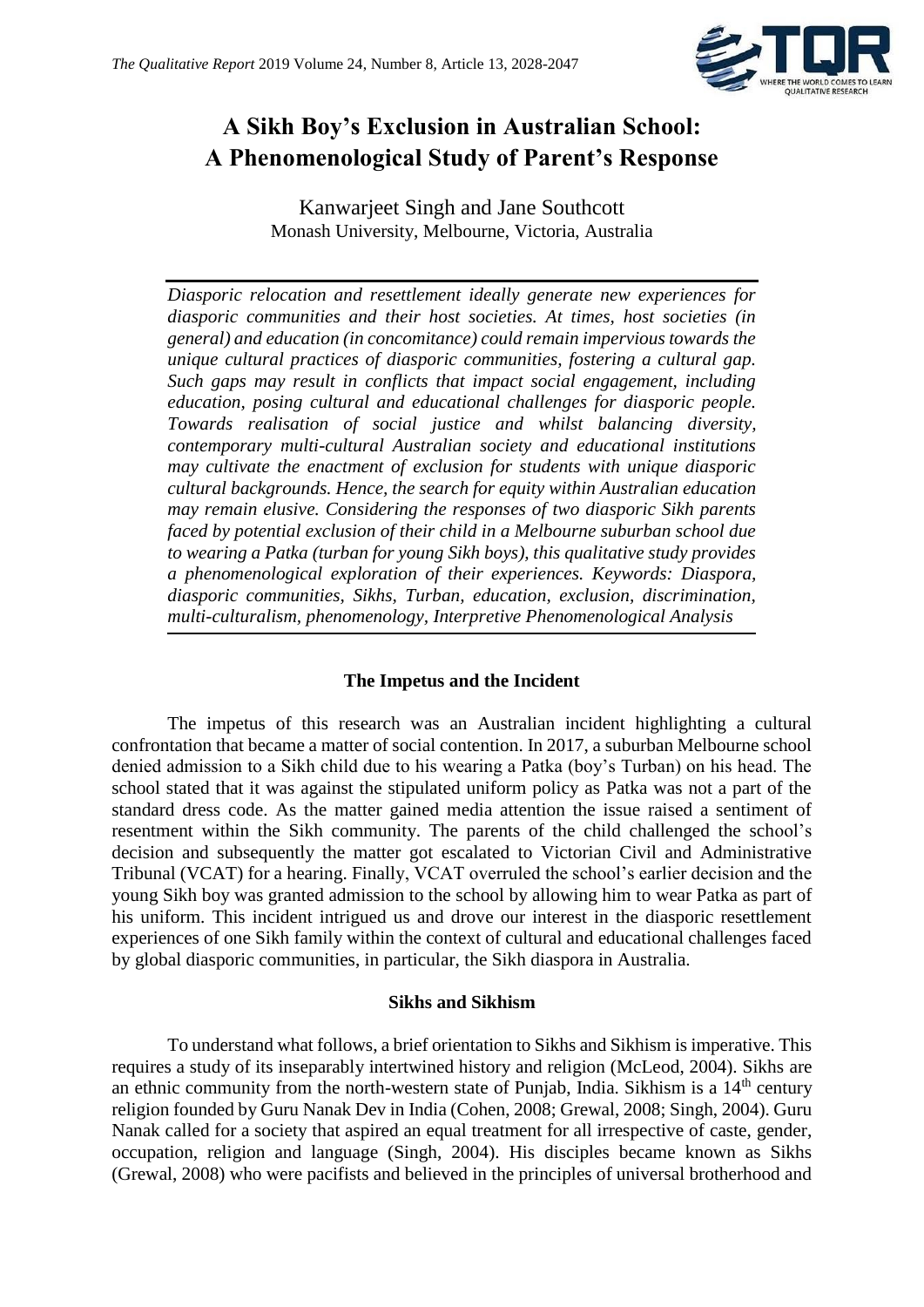egalitarianism (Singh, 2004). In the  $17<sup>th</sup>$  century the tenth guru, named Guru Gobind Singh (originally Gobind Rai) gave all Sikhs a new name of Singh meaning Lion and initiated a new discipline by proclaiming the order of the Khalsa (the pure one; Singh, 1988). A central ideal emerged, that of Saint Soldier. McLeod (1976, p. 4) explained:

The Khalsa is a society possessing a religious foundation and a military discipline…the sparrows transformed into hawks…a community dedicated to the defense of righteousness by the use of the sword, an invincible army of saintsoldiers destined to withstand the most fearsome persecutions.

The Singhs of the Khalsa now resorted to arms, ready to sacrifice their lives for the causes of social justice and protection of the meek (Singh, 2004). Guru Gobind obligated an adherence to the five new emblems that Sikhs were required to observe (Singh, 2004). The five symbols of Sikh faith (kakkars) are "kes (uncut hair); kanga (comb); kirpan (sword); kara (iron bracelet); and kachcha (undergarments)" (Klein, 2015, p. 23). Adoption of the kakkars, particularly the outwardly visible long uncut hair acted as both social marker and expressed solidarity and commitment to the Sikh faith (Cohen, 2008).

The most visible sign of Sikh identity, the turban was initially worn to cover uncut hair. Over time, Turban became a symbol, embodying commitment to Sikh moral values and faith (Cole & Sambhi, 1978; Kalra, 2005). Patka is worn by young Sikh boys to cover uncut long hair and is a repository expression of faith. The wearing of a Turban (Patka) is sometimes a matter of contention in social engagement, particularly, education. This is heightened when Sikh's live in different countries with different social contexts.

#### **The Sikh Diaspora**

Sikhs have become a diasporic people, traversing multiple types of diaspora (Brubaker, 2005; Cohen, 2008; Faist, 2010) in changing political and economic circumstances. Simplistically, diaspora refers to "that segment of a people living outside their homeland" (Connor, 1986, p. 16). Diasporic communities, propelled by choice, necessity, coercion or circumstantial duress (Schwartz, Montgomery, & Briones, 2006) relocated from their homelands to settle in foreign lands (van de Vijver & Phalet, 2004). Experiences of dispersal, diaspora and its cognate meanings have proliferated beyond the traditional notion of homeland (Cohen, 2008). This proliferation has progressed through four phases (Cohen, 2008), and we draw upon the second phase of "metaphoric designation" (Safran, 1991) to construct our arguments. Due to the unique cultural practices of diasporic communities, diasporic relocation and resettlement ideally generate new experiences which may result in conflicts and impact social engagement, including education.

The experiences of diasporic Sikhs have "varied with the backgrounds of the Sikhs involved and with the differing relationships these Sikhs have maintained with the Punjab, with their host societies, and with one another" (Dusenbery, 1989, p. 3). The earliest Sikh movements (1870-1890) were primarily as soldiers, mobilised by employment in British colonial army (McLeod, 1989; Tatla, 2005) which opened employment opportunities for Sikh males, paving the way for overseas deployments (Cohen, 2008; Tatla, 2005). Punjab was designated as a martial province and Sikhs as finest soldiers (Tatla, 2005). The first group of 100 Sikhs arrived in Hong Kong in 1867 (Tatla, 1995, 2012). This number continued to grow from where they meandered their way into Australia and New Zealand in 1890's (Gabbi, 1998; McLeod, 1986).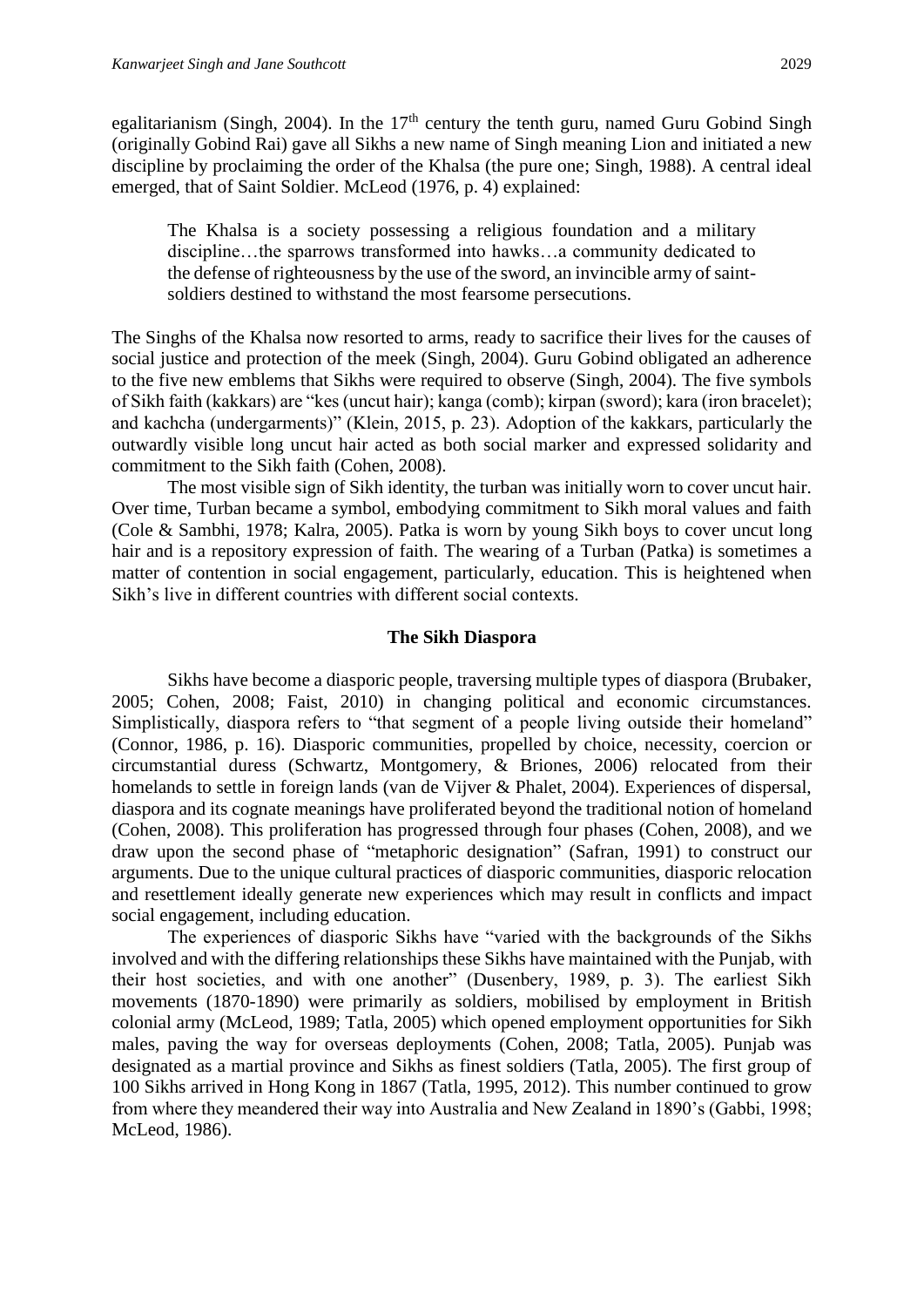#### **Sikhs in Australia**

Sikh migration into Australia can be broadly classified into three phases (Dusenbery, 2005). In Phase I (1870-1901), Sikhs came as classic male "sojourners" for whom the "Punjabi Village" remained home (Allen, 2009; Ballantyne, 2010; Dusenbery, 2005; ; Lal, Reeves, & Rai, 2006; Rhook, 2014, 2015; Stevens, 1989; Tatla, 2005). In Phase II (1901-1980), Sikh migrants remained farm workers and labourers. Between 1940s and 1950s they started to consider permanent settlement. The Commonwealth Colombo Plan brought in a number of Sikh students into Australian capital cities in the 1950s and 1960s further inflated by liberalisation of immigration policies (1966) and by the official annulment of White Australian policy (1973). In Phase III (1980s-present) there was a major influx of Sikhs came through direct India migration visas. Sikhs now contribute to all spheres of Australian life. There are approximately 129,900 Sikhs in Australia and it is now the fifth largest religion in the country (Australian Bureau of Statistics [ABS], 2016). Our research addressees the paucity of research in area of Sikh scholarship (McLeod, 2004).

#### **Researchers' Perspective**

Kanwarjeet is currently a doctoral student at the faculty of education, Monash University. His research foci are diaspora, diasporic communities, cultural identity, equity and social justice, particularly within education. As a diasporic Sikh migrant and father of two school-aged children, he has lived in Australia for nearly 14 years and is a part of the greater diasporic resettlement experience. Being a Sikh, he brings an insider perspective to the issue and possesses a deep and insightful understanding of Sikh religious values and cultural practices.

Jane is a highly experienced researcher and is Kanwarjeet's supervisor for his on-going doctoral project. She is an Anglo-Celtic Australian who holds an outsider perspective to Kanwarjeet's research. As an experienced educator she has keen interest in diasporic movements, diasporic cultures, diversity, social justice and equity within Australian society and education.

#### **Methodology**

Qualitative research is fluid, data driven, contextually sensitive (Mason, 2002), descriptive, interpretive, exploratory, and is "focused on exploring and reporting the particularities of a locally defined knowledge" (Chenail, Duffy, George, & Wulff, 2011, p. 272). Qualitative researchers adopt "inductive reasoning to seek meaning, understanding or explanation from the data" (Williams & Patterson, 2009, p. 694). In this study we delineate the experiences of two Sikh parents faced by potential exclusion of their child in a Melbourne suburban school due to donning a Patka on his head.

#### **Phenomenology**

Phenomenology is a philosophical approach to the study of experience (Smith, Flowers, & Larkin, 2009). Phenomenology focuses on the meanings that actors attach to their experiences in their own context (Smith & Osborn, 2008; Smith et al., 2009) and as a phenomenological researcher, the key is to attain subjective experience by placing oneself in the actors' place (Gray, 2004) and develop an understanding of these meanings from actors' point of view (Bryman, 2016).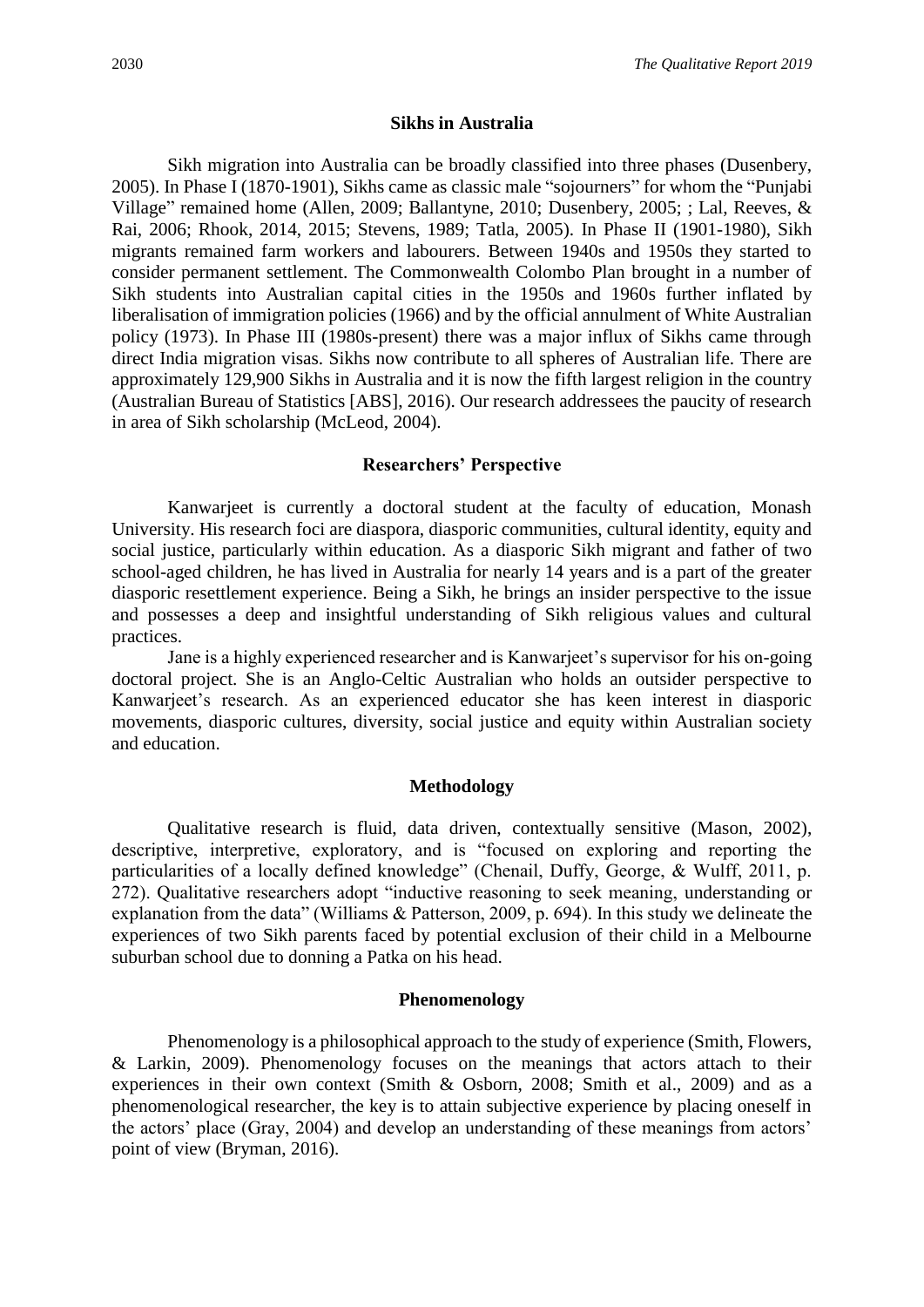#### **Interpretive Phenomenological Analysis**

Established by Jonathan Smith (Smith, Harre, & Langenhove, 1995), Interpretive Phenomenological Analysis (IPA) was initially used in psychology in mid-1990s (Shinebourne, 2011), but with time its application permeated into fields like nursing, medicine and education. In IPA, individuals attribute meaning to their contextual experiences via interpretation and researchers which necessitates an understanding of the participants' point of view. The inquirer seeks to understand the understandings of the participants and interpret them, forming the hermeneutic circle also called a double hermeneutic (Rodham, Fox, & Doran, 2015; Smith & Osborn, 2008).

This study applied purposive or judgmental sampling (Hagan, 2006). A small sample was selected comprising two diasporic Sikh parents of a secondary school-going Sikh boy in a Melbourne suburban school. After the university's Human Research Ethics Committee approved the study, the two participants were contactable through opportunity (Smith et al., 2009) as they were a part of the researcher's social contact list.

Samples in phenomenological methodology represent phenomenon and not a population (Smith et al., 2009). IPA inquiry focuses on contextual detail of unique participant experiences in detail, therefore, sample sizes in IPA studies are customarily small (Frankel & Devers, 2000; Larkin, Watts, & Clifton, 2006; Smith et al., 2009). Rarity of topic also determines sample size (Smith et al., 2009). Moreover, case studies characterised by simple and straightforward questions yield better outcomes with small sample sizes, preferably two to four (Yin, 2018). Thus, sample size for this study was small.

#### **Semi-Structured Interviews**

Semi-structured (in-depth qualitative) interviews with open ended questions were employed to elicit thick, detailed and contextualised first-person accounts of participant experiences (Smith et al., 2009). Semi-structured interviews are considered a powerful efficacious method of data collection in phenomenological studies, particularly the ones that employ IPA (Bevan, 2014; Eatough & Smith, 2006). In-depth qualitative interview is deemed conversational and purposeful, informed by the research question (Smith et al., 2009). The interview allows participants to tell their stories, and in their own words (Smith et al., 2009). Seidman (2006) very simply and eloquently states, "I interview because I am interested in other people's stories. Most simply put, stories are a way of knowing" (p. 7). At the "root of in-depth interviewing is an interest in understanding the lived experience of other people and the meaning they make of that experience" (Seidman, 2006, p. 9). Interviews, therefore, are enriching. As Seidman (2006) states that for those who would repeat and pose Churchman's (1971) question, "Is telling stories science?" (p. 8), Reason (1981) responds

The best stories are those which stir people's minds, hearts, and souls and by so doing give them new insight into themselves, their problems and their human condition. The challenge is to develop a human science that can more fully serve this aim. The question, then, is not "Is storytelling science?" but "Can science learn to tell good stories?" (p. 50)

Because stories are important and impactful, as van Manen (2016) evinces that anecdotal stories engage the reader in a profound manner and impact at multiple levels, initially by drawing attention, then engaging the reader on a personal level (enkindling reflection) and subsequently offering the possibility of transformation; all of these intensify interpretation and responsiveness.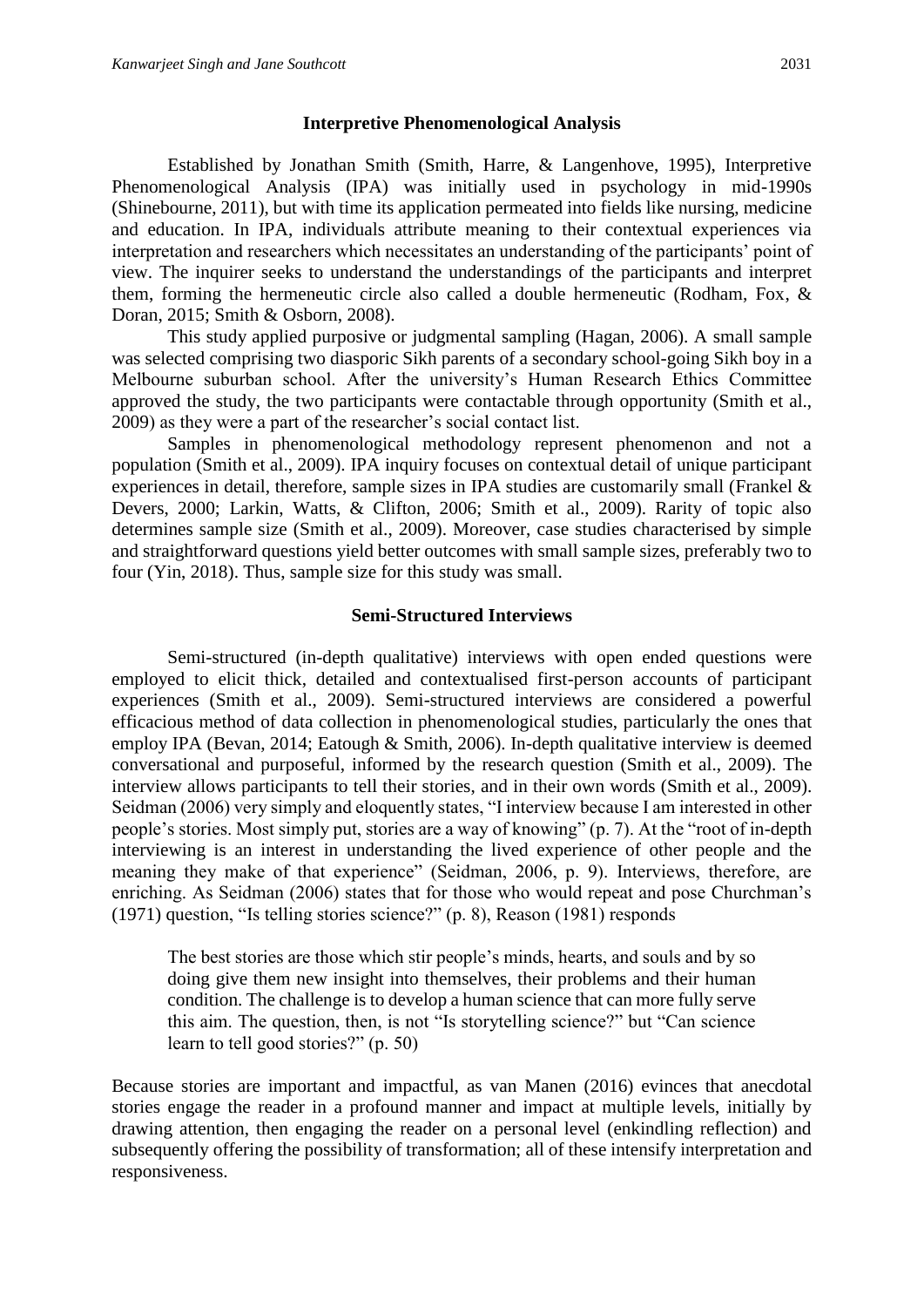Questions in IPA are "broad and open ended so that the subject has sufficient opportunity to express his or her viewpoint extensively" (Giorgi, 1997, p. 245). Open ended questions enhance flexibility and encourage participants to indulge in lengthy conversations (Allan & Eatough, 2016) and provide rich details of their lived experiences. An interview protocol (Creswell & Creswell, 2018) comprising 12 questions including prompts was formulated. With ethical approval, the interview was conducted at a mutually decided venue at 9:30am and lasted for about 60 minutes. The participants were well-versed in English and resorted to the use of Punjabi language at convenience. All interview proceedings were audio recorded.

#### **Analysis**

Inductive procedures of IPA "are intended to help the researcher develop an insider's perspective on the topic" (Reid, Flowers, & Larkin, 2005, p. 22). Since IPA "moves from the particular to the shared; from the descriptive to the interpretive" (Allan & Eatough, 2016, p. 411), the analytical process of IPA progresses from emergence and identification to convergence of themes. There are no fixed rules in IPA analysis (Smith et al., 2009), however, they suggest some steps which were followed.

In IPA, the researcher develops a constant and interpretive relationship with the data, established by repeated reading and re-reading of the text (Smith et al., 2009). As different people and analysts, we bring prior experiences, biases, and assumptions to our shared process of sense-making (Mjøsund et al., 2016). By independently analysing the same transcript we are able to enhance trustworthiness and ultimately reach thematic consensus (Rodham, Fox & Doran, 2015).

Areas of interest and significance were annotated in the left-hand margin. Initial notes were colour coded to maintain a coherent connection between different responses of the same participant and same responses of different participants. This process involved making comments on similarities and differences, connections and associations, amplifications, echoes and contradictions identified in the responses (Smith et al., 2009). Next, emerging themes were identified.

By process of reduction, provisional notes and annotations made during the original transcription were analysed to identify any emerging themes. This was attained by making succinct statements of what was previously noted as significant and important in the exploratory notes or comments. Condensed phrases were stated on the right-hand margin of the text and following a simple chronological order of presentation, themes were listed as they appeared in the transcript. This was a complex stage and involved higher level of abstraction. Upon identification, themes were then connected.

An intense and deeply analytical stage that involved theme clustering based on similarities and dissimilarities of repeated responses. This was attained by working on hard copy with hand written notes on the margins along the transcription. Finally, after coherently ordering these clusters into separate tables, the connected themes were further reviewed, interpreted and analysed to form a cohesive structure (Mawson, Berry, Murray, & Hayward, 2011).

The quality of qualitative inquiry is often disputed and "what constitutes quality in qualitative research" (Cooper, 2011, p. 1731) remains a matter of on-going debate (Shenton, 2004; Rolfe, 2004). Traditional inquiry with its proof-based rhetoric of empiricism aims for attaining objectivity in knowledge construction that is explorable by systematic theories and methods which are universally bound by common agreement and enhance progression (McNamee, 1994; McNamee & Hoskings, 2012). Traditional approaches focus on one version of reality where meaning construction is sought objectively outside the process and medium of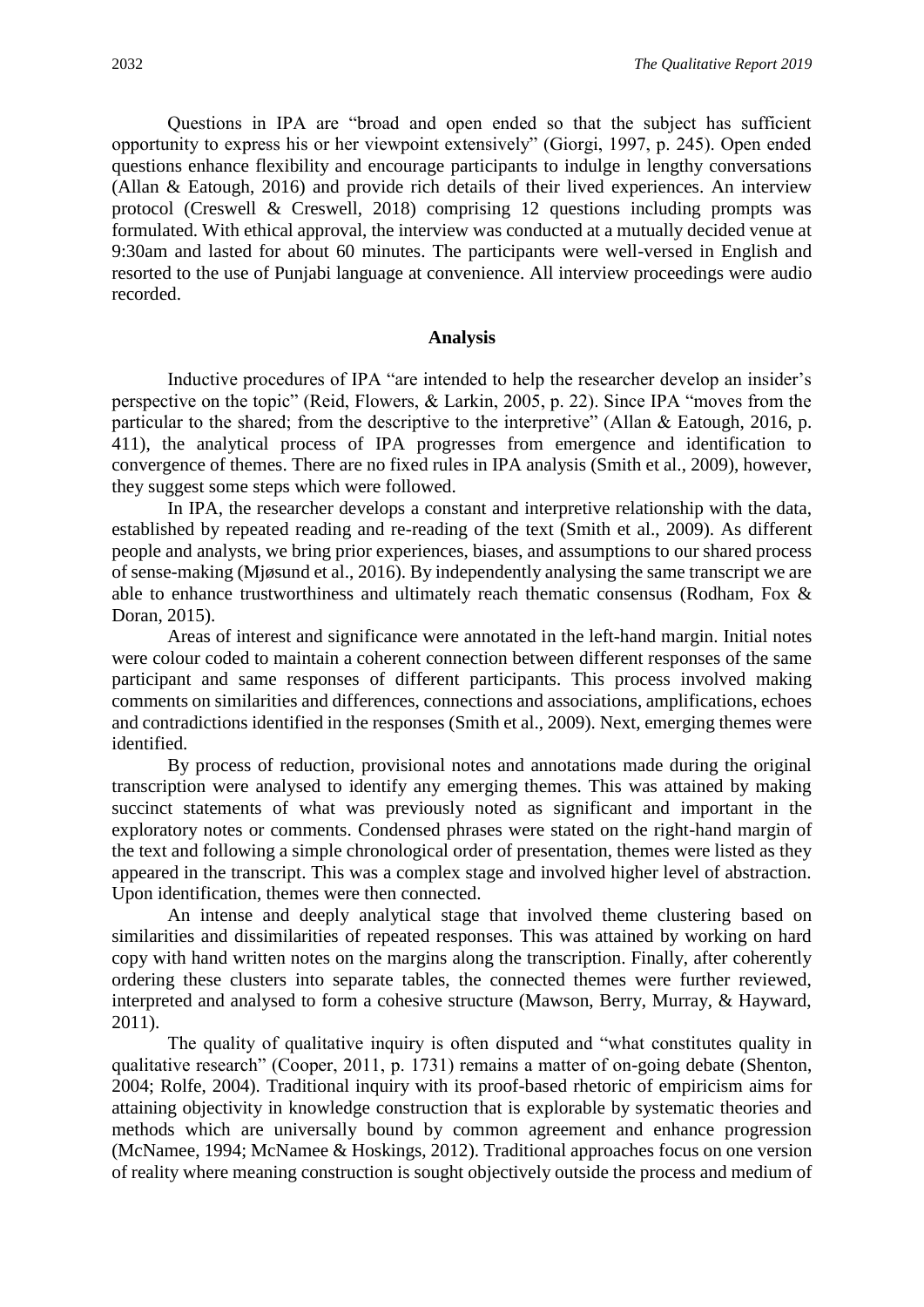social interactions. Lincon and Guba (1986) argue that there could be multiple accounts of social reality, and the observance of rigour presupposes a single version of the truth. Alternatively, from a social constructionist perspective, reality is a product of social interactions and knowledge is constructed locally through the medium of these interactions (McNamee, 1994; Cunliffe, 2008).

Credibility according to Merriam (1998) replaces internal validity because it deals with congruency within reality and findings. Contextual factors are important and impinge upon the given case in question (Gomm, Hammersley, & Foster, 2000). Dependability addresses reliability (Shenton, 2004) and is not easily attainable due to the dynamic nature of phenomenon under investigation (Fidel, 1993; Marshall & Rossman, 2011). Confirmability parallels objectivity in positivism (Patton, 1990) and he argued that even rigorous methods like questionnaires and experiments are designed by human beings and intrusion of bias is unavoidable.

#### **Ethics**

Ethical dilemmas are endemic to qualitative research and impact both participants and researchers (Hammersley, 2014; Rosenblatt, 1999; Sabar Ben-Yeshousha & Sabar, 2017). Research is a relational conversation between the researcher and the researched, and is mediated by histories, cultures and environments (McNamee, 1994). Qualitative researchers "need to acknowledge that indeed it is impossible to remain outside of one's study topic" (Palaganas, Sanchez, Molintas, & Carciativo, 2017, p. 426). Reflexivity (self) entails this acknowledgement (Cunliffe, 2004; Fontana, 2004; McNamee 1994) where researchers revaluate their own values (Parahoo, 2006) and foster an understanding of the ways in which research practice is impacted by their "fore-structure" (Heidegger, 1962, p. 194) including assumptions, location and social background (Hesse-Biber, 2012). Phenomenologists understand this as a process of bracketing or epoche (McNarry, Allen-Collinson, & Evans, 2019) which is connected to general reflexive practices in qualitative research (Finlay & Gough, 2003). Deliberate discussions in the form of naive questions and answers were repeatedly mooted with other peers who had no previous subject knowledge (McNarry, Allen-Collinson, & Evans, 2019) and a critical reflexive journal (Cunliffe, 2010) was maintained.

As potential participants were part of first author's social network, sampling by opportunity was a primary ethical issue during this study. This could raise an unequal power relation due to participants consenting engagement out of obligation. Cautiously, the first author refrained from making any contact with the participants. Instead, all formal communication was initiated and managed by Jane, who had no previous acquaintance with the participants. This provided the participants with the opportunity to refuse participation.

Informed consent is an absolute requirement of contemporary research (Faden & Beauchamp, 1986). Participants were provided with research related information prior to the interview, consent form was duly signed, and a copy of the interview schedule was provided beforehand. Participants at times elicit information that makes them uncomfortable at a later stage and are reluctant to share with other stakeholders (Harrison, Macgibbon, & Lesley, 2001). Our participants were entitled to withdraw from this research at any stage due to anticipated or unanticipated reason(s). Transparency is an important standard of ensuring trustworthiness within qualitative research (Cooper, 2011) and this underpins our ethical process.

#### **Findings**

First, we introduce our participants and their story. The findings are then presented under four arching themes of Being Sikh, Being Proud, Being Different and Diasporic despair.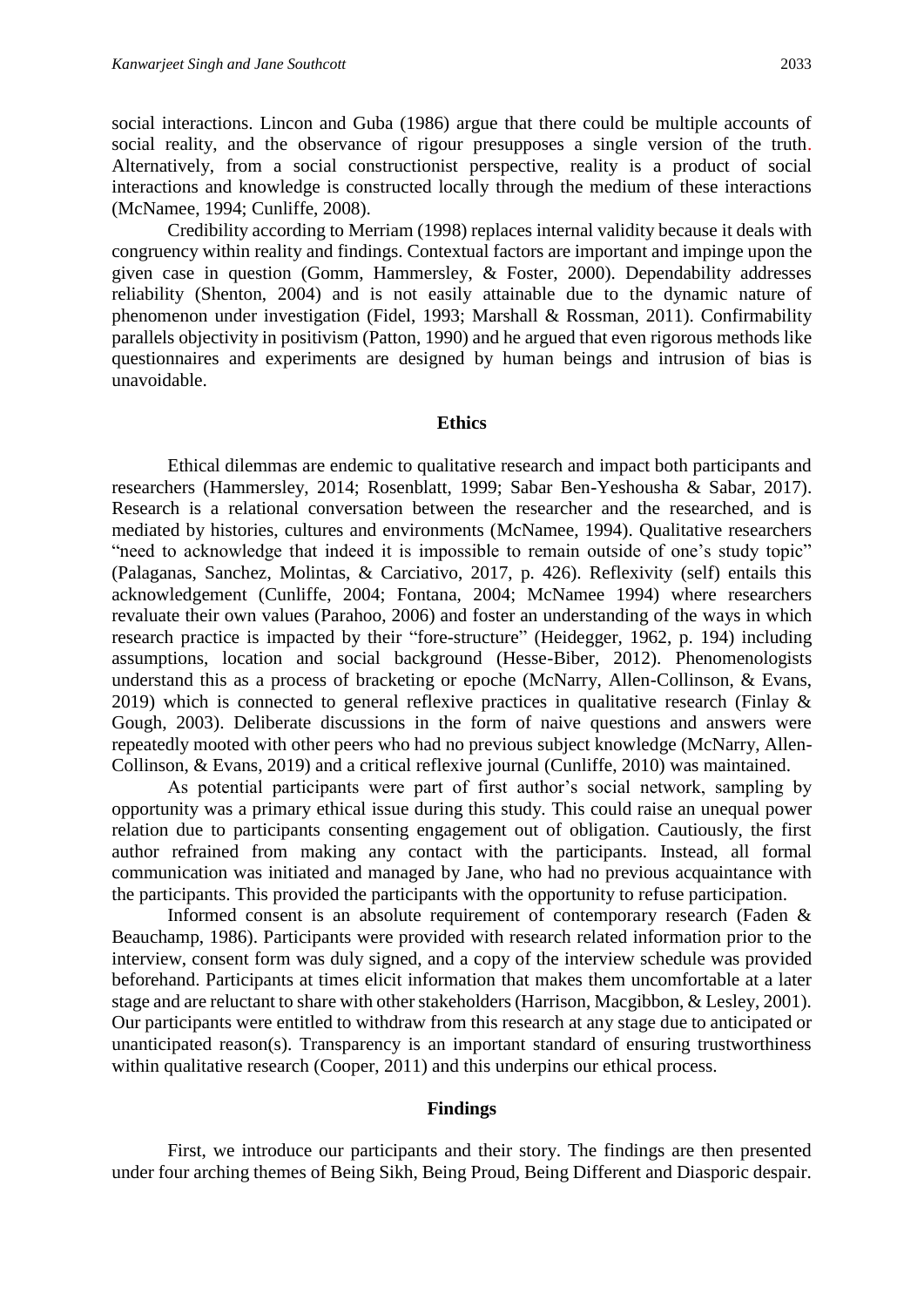## **Participants**

Our participants were two diasporic Sikh parents of a school-going child from the Sikh community. Amrit and his wife Dimpy lead a suburban Melbourne life with their two sons (Vicky and Anmol aged eighteen and eight respectively). They follow Sikh religion and hail from a middle-class family background in Punjab (India). Aspiring for a better life in terms of employment, living standard and particularly better education of their children, Dimpy and Amrit migrated to Australian from Punjab in August 2008. As Amrit recalled

we came here with very good opportunities here . . . we were very happy when we came here . . . we thought there are better opportunities here in Australia . . . definitely there are better opportunities here . . . there would be good education and opportunities for the kids . . . definitely.

Dimpy concurred "opportunities over here are better, life, education, standard of living." They found their initial experiences in Australia pleasant, very acceptive and open. Local people were helpful and friendly. Amrit expressed some initial nostalgia:

for a few days, we thought India was a better place. . . like for a few early days. . . like you are away from home aren't you…maybe missing your family… but when we start to be in the system. . . schools. . . overall system. . . then we realise that no man. . . obviously this is a better place. . . education-wise. . . life wise.

Amrit and Dimpy were ready to be steered into a new direction, full of aspirations for their children. But things did not unfold as anticipated and their journey took a new turn, onto a rough and bumpy road.

#### **The Bumps**

Things progressed smoothly as both Dimpy and Amrit settled into a new way of life and their elder son Vicky attended primary school. This changed when they decided to send the Vicky to a catholic secondary school of high reputation. Amrit explained: "Till primary school everything was fine . . . moving on to secondary . . . I chose to send my elder son to a catholic school . . . a bit expensive . . . I was paying one entire week of my wages for his school fees . . . about \$900 a month." All began well but then "he began to get bullied" and Dimpy and Amrit noticed a few changes. Vicky did not have the "Kara" (arm bracelet) on his wrist, and when asked he made some excuses which the parents ignored at that time. Then Vicky attempted to cut his facial hair as Amrit painfully stated,

one day I noticed that he had trimmed his facial hair . . . I was shocked. . . what you have done. . . we do not even have any gear. . . like a hair trimmer. . . maybe someone from school helped him I am not sure. . . then he told me that other children and teachers ask him questions.

Both participants reported that as the issue intensified, school began to exert pressure on the child, and he was caught between school demands and his cultural values. Consequently, Vicky developed anxiety issues resulting in low school grades and ended up in counselling. Amrit was very emotional: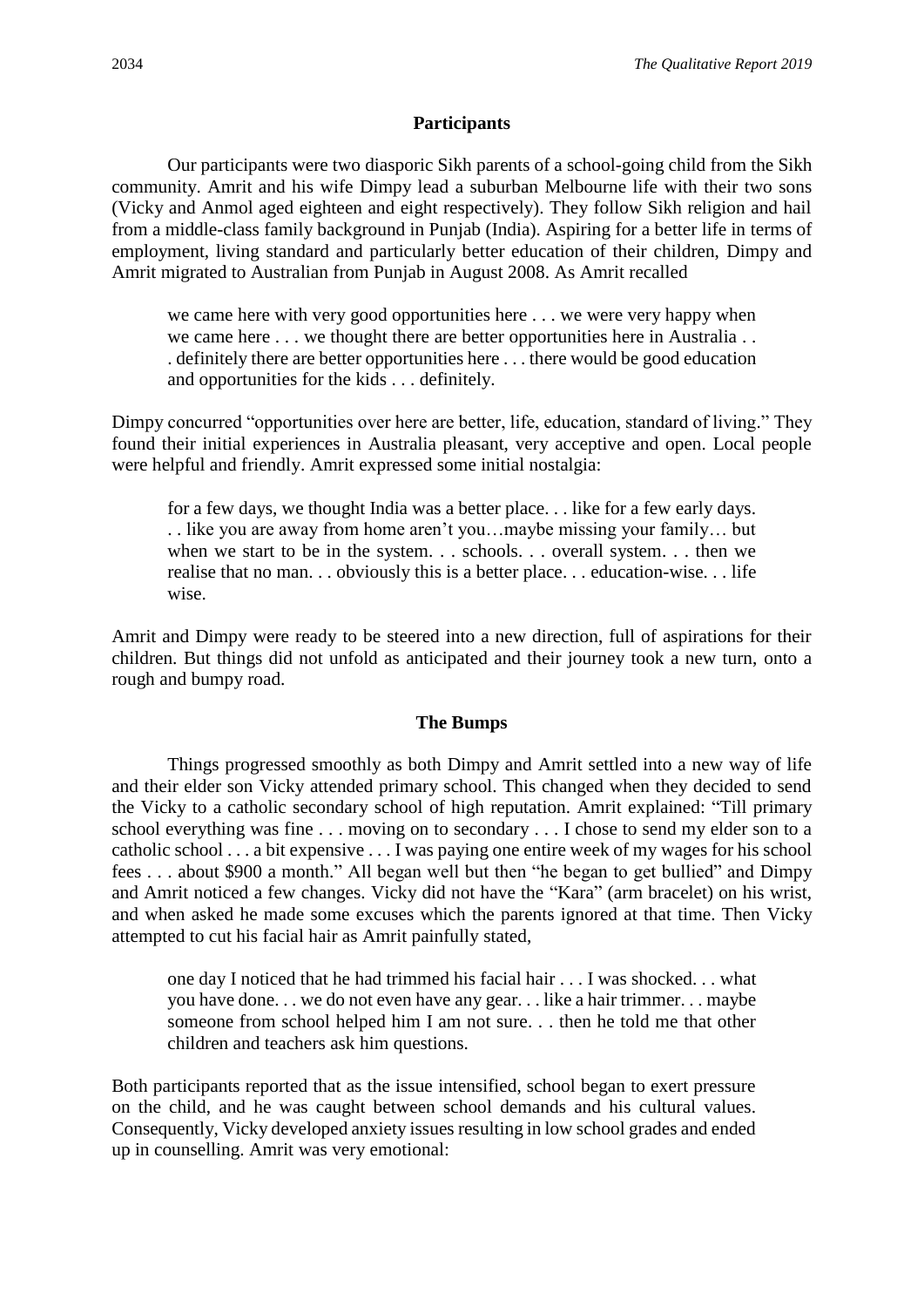I realised later that it was due to peer pressure and also the duress from school authorities. . . the school started asking questions about his beard. . . about his Patka. . . I think they were intending to exert pressure…yes two days in a week I took him for counselling sessions [mellows] . . . imagine as parents…you are sitting outside a counsellor's office. . . [chokes] . . . something we never imagined.

The school began seeking meetings to discuss the issue. Amrit and Dimpy shared that the school offered two choices: either they sign a written agreement that their son will forego the Patka and facial hair and come to school clean shaven, or they look for a different school. In Amrit and Dimpy's view, the school used uniform code as a weapon to exert pressure to attain their aim. Amrit recalled that the he was shocked that the school referred to a school contract in which it was required that students be clean shaven. The school "used the school uniform policy as a shield later." The parents resisted the schools' demands and negotiations were futile as school's remained intransigent. The parents continued to fight but the boy in his distressed moments decided to leave the school. The parents supported this for their son's well-being. The following themes emerged.

#### **Being a Sikh**

Amrit stated that, "I am a Sikh . . . Turban is my identity . . . most important thing . . . it is not like a hat." Amrit explicated that for him and his family, identity emanated out of the Sikh faith and they will continue to be associated with it. Their identity concerned how they saw themselves and how they liked to be seen by others. Amrit and Dimpy explained that for their son, wearing a Patka is not merely a sartorial expression, "it is not a fashion . . . it is identity . . . we are born with it." He explained, "This is my identity . . . my workplace never asked me . . . why do I come to work with my Turban on . . . it is my identity . . . but it is part of our faith . . . not a hairstyle . . . it is a religious requirement . . . like hijab . . . our identity."

Patka holds great significance for the Amrit and Dimpy which is inextricably intertwined with their Sikh identity. Amrit restated, "Turban is our identity . . . I still have it intact as it was in India . . . for that matter for our son as well . . . he wears a Patka as he did in India. . . . Our gurus gave us the turban as a mark of identity."

Citing Sikh history, Amrit and Dimpy mentioned that Turban was originally a mark of identification so that a Sikh could be approached for help, "basically it meant that Turban distinguished Sikhs . . . it also meant that needy person could approach the Sikh for help" stated Amrit with pride.

#### **Being Proud**

Amrit asserted that "even if a Sikh is clean shaven for any reason, he still respects the Turban and feels proud about it, being proud like a Crown." The metaphoric designation of the Turban to a crown is self-explanatory. A sense of belonging fosters a sense of pride and this could be expressed in varying notions, for Amrit and Dimpy it expressed cultural religiosity and ethnicity. The theme of pride emerged and remerged during the interview when Amrit spoke about Sikh history and stated how "Turban epitomised help," "like the needy would know that the man with turban will help."

Pride also emerged when Amrit spoke about daily Sikh practices and rituals they observed at home, "my job starts at 3:00am but I wake up at 1:30am just to leave time for my Turban . . . the process takes twenty-five minutes to do the turban and then also my beard," because they are also a part of the five K's that we are required to observe. He added that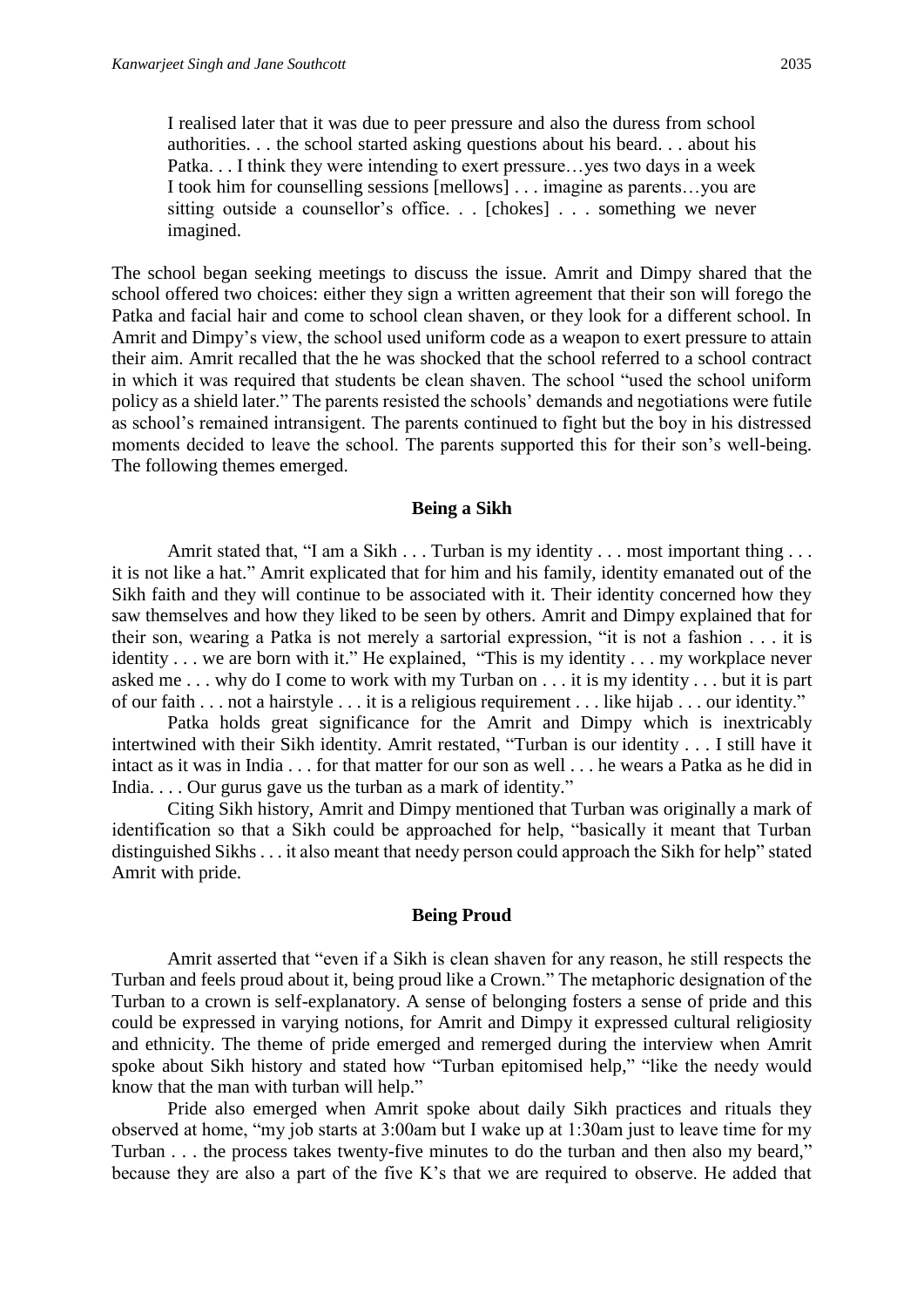outside his house "I always go with my Turban and never without it . . . I want to be seen with it." The outward expression of their Sikh identity through cultural artefacts made their social appearance a bit different. As Amrit and Dimpy stated, "it meant that Turban also distinguished the Sikhs from others . . . we don't look the same."

#### **Being Different**

Our participants repeatedly pointed towards the notion of difference and expressed concern over the way this difference impacted their son and themselves. Amrit and Dimpy remembered the remarks other school students made against their son "because you do not match with us . . . you are different . . . because of your Turban and all." Amrit confronted the school authorities when he was advised to look for an alternative school for Vicky and stated, "Why should he go to a different school, how is he different from others?" Amrit repeatedly raised the concern of being different (outwardly) and still not different as he stated, "we look different . . . we understand . . . it is confusing . . . but we are same . . . like everyone . . . but this is a multicultural society." Amrit and Dimpy chose Australia because "it is a multi-cultural country . . . we believed that being a multicultural country everything here is good . . . Australia adapts to the needs of everyone . . . with so many cultures . . . like they adapt to everything." Australia's multicultural reputation and the expectations of acceptance of difference in a diverse society were the determining factors for choosing their new home.

#### **Diasporic Despair: Surprise and Shock**

Both participants stated that they had expectations before they moved to Australia, "We came for a good life . . . for our kids . . . means with good education they can go places . . . we spend one third of our income on his school. . . ." They expressed despair and mentioned the gaps in policy, as Amrit stated,

see education is an important thing of anyone's life . . . Australian education is good . . . unfortunately in our son's case the system did not work . . . I say there is a gap of some sort . . . we heard the news . . . about the Sikh boy's admission . . . I would say there is a gap related to some communities . . . when you are admitting someone to school you should be aware whom you are admitting . . . what are their values . . . if that is not possible . . . when parents explain to authorities . . . they should acknowledge.

Amrit and Dimpy were surprised when the school mentioned a contract and was "shocked when the school counsellor told me that my son is going to face issues in the future . . . in terms of job opportunities . . . because of the Turban and all . . . how could this happen . . . in this country?"

#### **Discussion**

This study explored the experiences of two diasporic Sikh parents faced by potential exclusion of their son in an Australian suburban school due to wearing a Patka on his head. Though the sample size remained small, purposive sample and corresponding findings provide a deep insight into our participants' lived experiences. Underpinning our participants' primary concern was difference and its treatment, and how this treatment could magnify into larger stakes of identity and discrimination. Amrit asked school authorities, "Why should he go to a different school, how is he different from others?"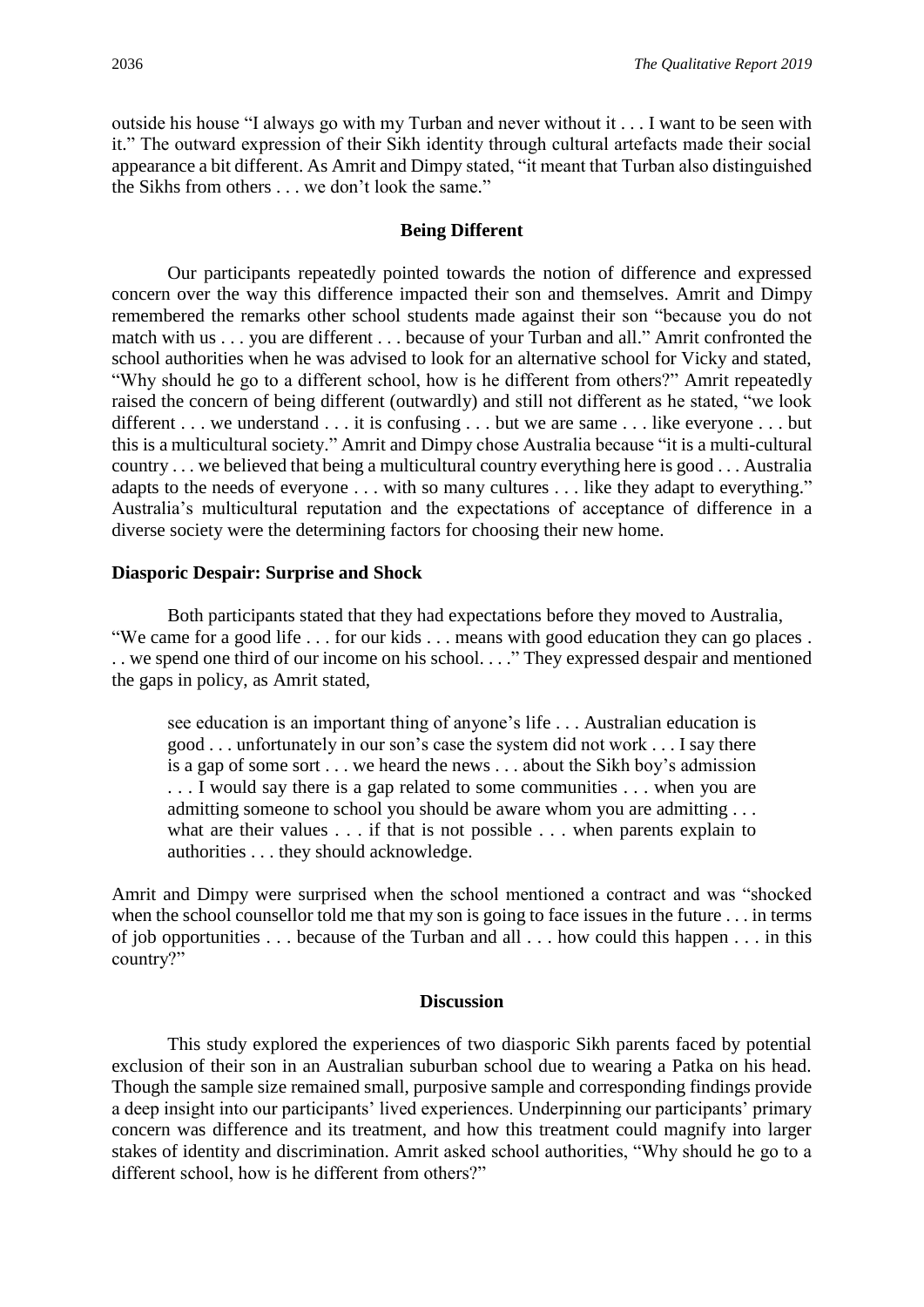#### **Difference: Assimilation, Accommodation or Accentuation**

Underpinning difference is "a social selection of human differences when it comes to identifying differences that will matter socially" (Link & Phelan, 2001, p. 367). Response to perceived difference lies in its accommodation and not accentuation (Parekh, 1998, 2006). Globally, difference has been treated by varying stances adopted by different societies at different times. Over time, Australia has held stances from assimilation to cultural inclusivity. We focus on how the accommodation of difference has focused on cultural dress.

### **Assimilation**

As a mono-cultural policy, assimilation lays emphasis on minimising cultural differences and encourages social conformity (Lemmer & Squelch, 1993). For example, in 1994 three African Muslim girls were banned from wearing foulard (hijab) to school. In 2006 the French government finally imposed a ban on wearing any religious object to schools. In its zest of conforming to a Republican Citizenry and pride of national identity, France adopted an assimilationist approach (Wayland, 1997) where no importance was given to the unique minority cultural practices and the significance these practices held for their cultural identity. Echoes of this decision continue to resonate.

#### **Reasonable Accommodation**

Canada's model of reasonable accommodation has shown more tolerance in acknowledging difference and accommodating it within reasonable relevance. Wayland (1997) reports the case in which the Peel Board of Education (largest school board in Ontario, Canada) banned a Sikh teacher from wearing Kirpan to school. A supply teacher, Mr Harbhajan Singh Pandori was advised that wearing a Kirpan to school was in violation of the Peel Weapon's Policy (backed by provisions in Ontario Education Act). Pandori countered with the Ontario Human Rights Code stating: "All I want is to be allowed, and that every Sikh in Canada be allowed to live as a full citizen, to work and live expressing his religion" (The Toronto Star, 8 February 1990, as cited in Wayland (1997), p. 547). The contention was that it is the intent attached to the design of an object that matters, a baseball bat they argued would potentially impose the same threat. On 6 July 1990, the Board of Inquiry decided that the Peel Board's policy of prohibiting Sikhs from wearing a kirpan on school premises was in violation of section 10 of the Ontario Human Rights Code and was considered as discriminatory against the Sikhs (Wayland, 1997).

Two older examples from England shed more light to give longevity to this issue. In 1972 a British Parliament Law was enacted that stipulated that wearing a crash helmet was mandatory for motorcyclists. The Sikh community contested this on the grounds that Turban was a religious requirement and helmets posed a hindrance wearing it. The judge was unconvinced and upheld the law but did not argue that Turban was not a religious requirement. Upon further contention the law was amended in 1976 and permitted Sikhs to wear Turban instead of the crash helmet (Parekh, 1998). Similarly, the Construction (Head Protection) Regulation 1989 mandates all employees to wear safety helmets on construction sites, however the Employment Act 1989 exempts turban-wearing Sikhs from doing so and states that no employer could refuse employment to Sikhs if they refuse to wear safety helmets on construction sites (Parekh, 1998). In all three examples, Sikhs fight for their right to cultural expression and become exceptions to the rule.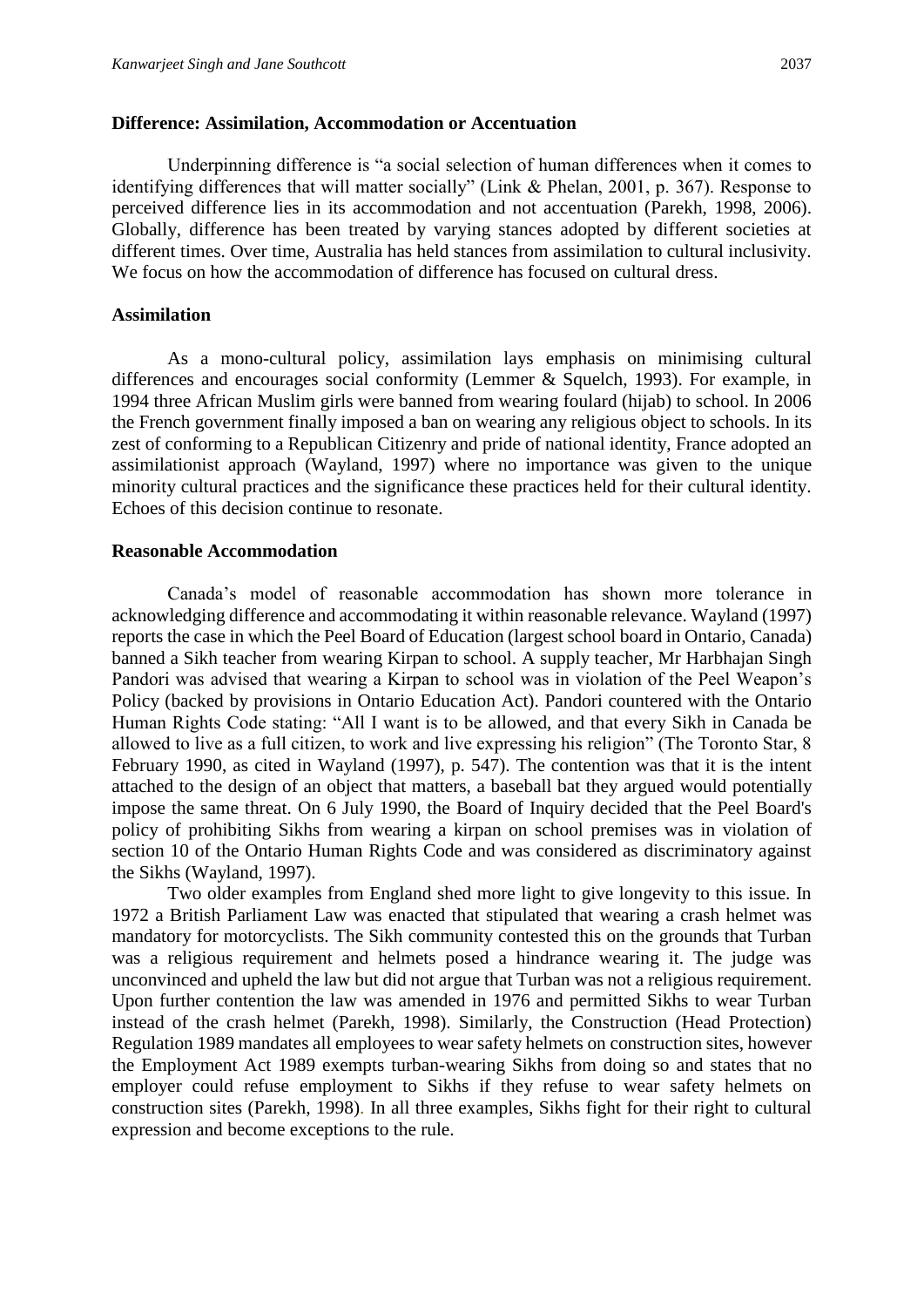#### **Accentuation**

Amrit and Dimpy felt that difference for their son was not accommodated but accentuated. Equality does not mean equal treatment, it indicates an equal treatment of those who are equal in relevant respects (Parekh, 1998, 2006) as Amrit stated, "How are we different ... I mean ... yes we look different ... we understand ... it is confusing ... but we are still same . . . like everyone." He added that they were treated equally but still remained unequal because the school failed to acknowledge the difference of wearing a Patka as a cultural need that could not be accommodated. Amrit and Dimpy were not only concerned about cultural artefacts, but felt the stakes were much higher because the school accentuated their difference which in turn impacted their identity. The balance of identity rests on two legs, *l'ipseitè* – the difference from others and *la memete* – identity with oneself over time (Bauman, 1998).

#### **Identity**

Identity is a complex entity (Georgoulas  $\&$  Southcott, 2014) that entails the questions of "Who am I?" and "Where do I belong?" (Clark, 2008; Bauman, 1998). Identity is performed and enacted in the way we conduct and present ourselves in our daily lives (Goffman, 1971). A person may possess different identities that change with time and circumstance, yet it is "the persistent sameness of a person despite changes over time…the subjective sense of oneself as an individual" (Chandler & Munday, 2016, p. 197). Identity is an ambiguous and often elusive idea that encompasses the desire for individuality and for membership of a culture or community (Bauman 2004; Buckingham, 2008). This interaction of cultures generates change (Berry 2005; Wake, 2018). Identity can then be thought of as "a collective term referring to the dynamic organization of sub-identities that might conflict with or align with each other" (Mishler, 1999, p. 8) since "we speak – or sing – ourselves as a chorus of voices, not just as the tenor or soprano soloist" (Mishler, 1999, p. 8).

At any given time, our self-identity is the "overall view that we have of ourselves" in which different self-concepts may remain unresolved and under contestation (Hargreaves, Miell, & Macdonald, 2002, p. 8). Bicultural individuals face inner turmoil as they attempt to reconcile the "tensions and dilemmas an individual who belongs to two worlds can face" (Kakava, p. 1384). In bicultural individuals, the self remains a work in progress aptly described by Bruner (1991, p. 76) as "highly negotiable, highly sensitive to bidding on the not so open market of one's own reference group." The self is "formed and developed continuously through conversation and interaction…made up of interactions with others – we are ultimately social and not personal beings" (Hargreaves, Miell, & Macdonald 2002, p. 10). The self, according to Pavlenko (2001) is "fluid, fragmented, and multiple" (p. 339) and in this mutable changing self, identity "is a discursive construct that emerges in interaction" (Bucholtz & Hall, 2005, p. 587).

Self-identity is mostly formed through a sometimes-changing sense of belonging to a particular group or groups and should not be "oversimplified, summarized by a single word or reference" (Campbell 2013, p. 12). Feelings of belonging remain a crucial component of one's cultural identity (Phinney & Ong, 2007). Identity emanates from this "sense of belonging" to a particular group (Campbell & Wiggins, 2013) which is the most significant constituent of cultural identity (Ashmore, Deaux, & McLaughlin-Volpe, 2004; Phinney & Ong, 2007). Identity constantly negotiates and renegotiates (Georgoulas & Southcott, 2014), is relational and situated (Bhatia & Ram, 2001), never simple or fixed but depends on the social context and gets determined by the frame in which it is displayed (Kakava 2003; Papademetre, 1994).

For Sikhs the relation is with the cultural artefacts (five K's) situated in their religion. Clark (2008) posits, "the notion of identity becomes much stronger and firmer when we define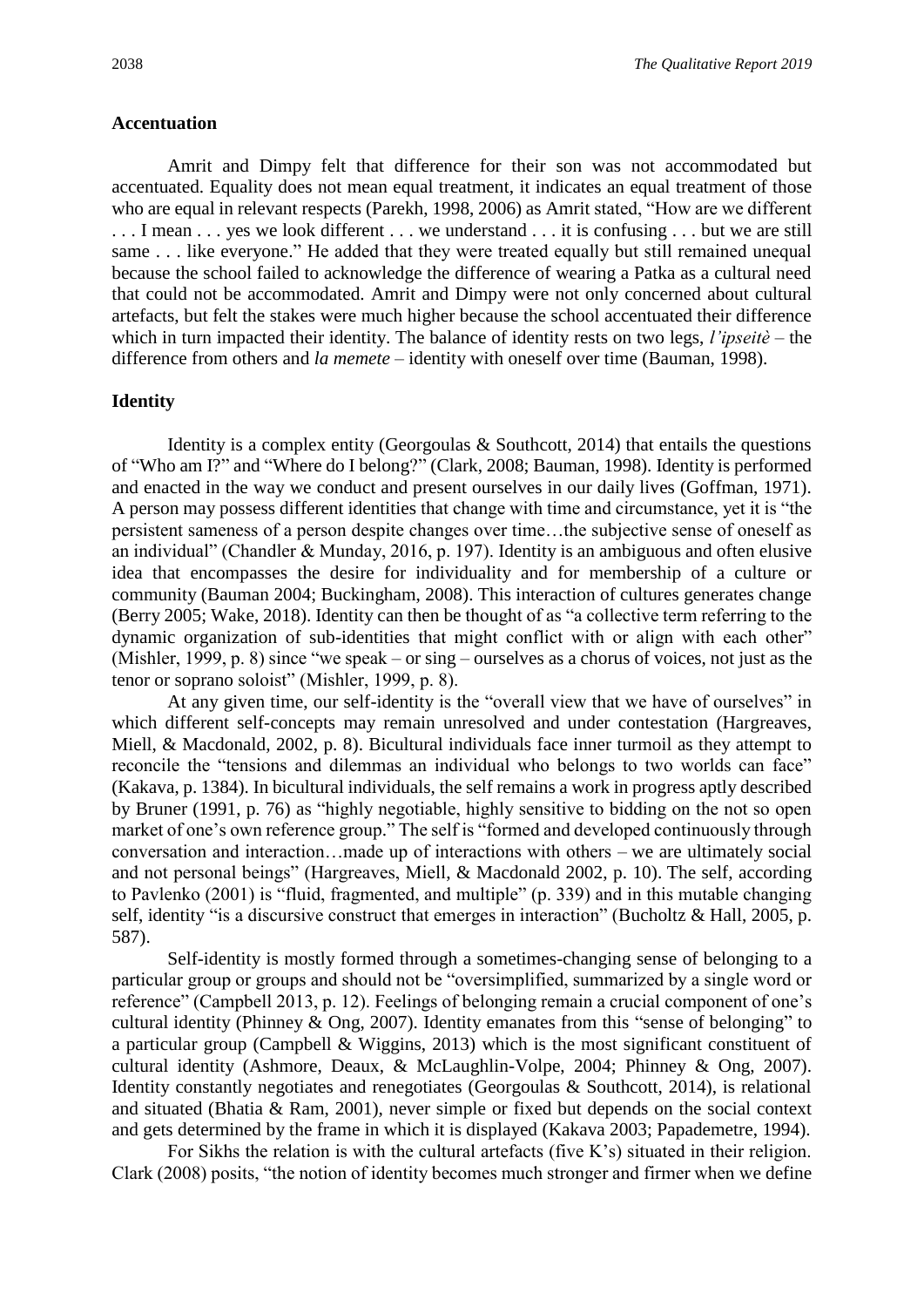our "selves" in relation to a cultural Other. We start then to see ideas around "ways of life," "us" and "them," and this is at the heart of racism, hatred and exclusion" (p. 511). Our participants felt that in its treatment, difference for them was accentuated and not accommodated, hence their identity was challenged and discrimination against their son was enacted.

#### **Discrimination**

For Vicky, discrimination was enacted in three tiers. First, through bullying by his peers and other children at school as they did not find him matching but different. He told his parents that students called him, "Loser . . . loser . . . you are a loser . . . because you do not match with us . . . because of your Patka . . . you do not match with us . . . so you are a looser . . . and your other things . . . your facial hair . . . doggy face . . . you are a doggy face." Second, by the role teachers played and did not play. Not only did the teachers' fail to protect Vicky from his peers but also exerted pressure by asking questions regarding his appearance. Vicky "became upset due to teacher and peer pressure." Third, Amrit said that the school was unable to resolve the issue and protect their child both from peers and teachers. He felt that the discrimination for his son was institutionalised; "I could not understand that how you discriminate against a child by virtue of his faith . . . how anyone can even think about doing this?" This remains un-tenable "in societies such as contemporary Australia complex [where] culturally diverse identities are more the norm than the exception" (Georgoulas & Southcott, 2014, p. 54).

Discrimination has societal, individual and educational consequences. Any challenge to identity and pride may afflict ripples across all areas as identification with ethnic background is indicative of general well-being, mental health and success in education (Nguyen & Benet-Martinez, 2013). A strong association with ethnic identity amplifies distress ensuing from discrimination (Weber, Kronberger, & Appel, 2018) and simultaneously, a sense of belonging remains an important aspect of cultural identity (Weber, Kronberger, & Appel, 2018). Amrit and Dimpy felt that their identity and pride were challenged, impacting all areas and generating the sense of exclusion, diasporic despair, identity denied, diminished pride and social injustice. Psychological stress, emotional catharsis, low self-esteem and identity crisis at individual level. Reduced parental choice, lowered academic achievement and compromised educational opportunity, at educational level. For our participants, as Amrit remarked, all three related but undesired.

#### **Choice**

For Amrit and Dimpy their main concern was how the restriction of their choice of cultural expression impacted their identity and trespassed their personal and cultural liberty. Amrit acknowledged the need for uniformity within the cultural norms of any society to avoid confusion in the face of diversity, however, his concern was that a "blanket all" approach (Barker, 2017) may not be the solution. Gereluk (2007) argued for the formulation of a logical framework which could assess the likelihood and extent of potential threat that could be posed by exercising choice in matters of such cultural artefacts. Amrit and Dimpy argued that as long as unique cultural expression does not inflict harm to other stakeholders, its choice within education and larger society should not be restricted. In their opinion, their son's choice to wear a Patka as a cultural expression did not pose any such threat and need not be restricted.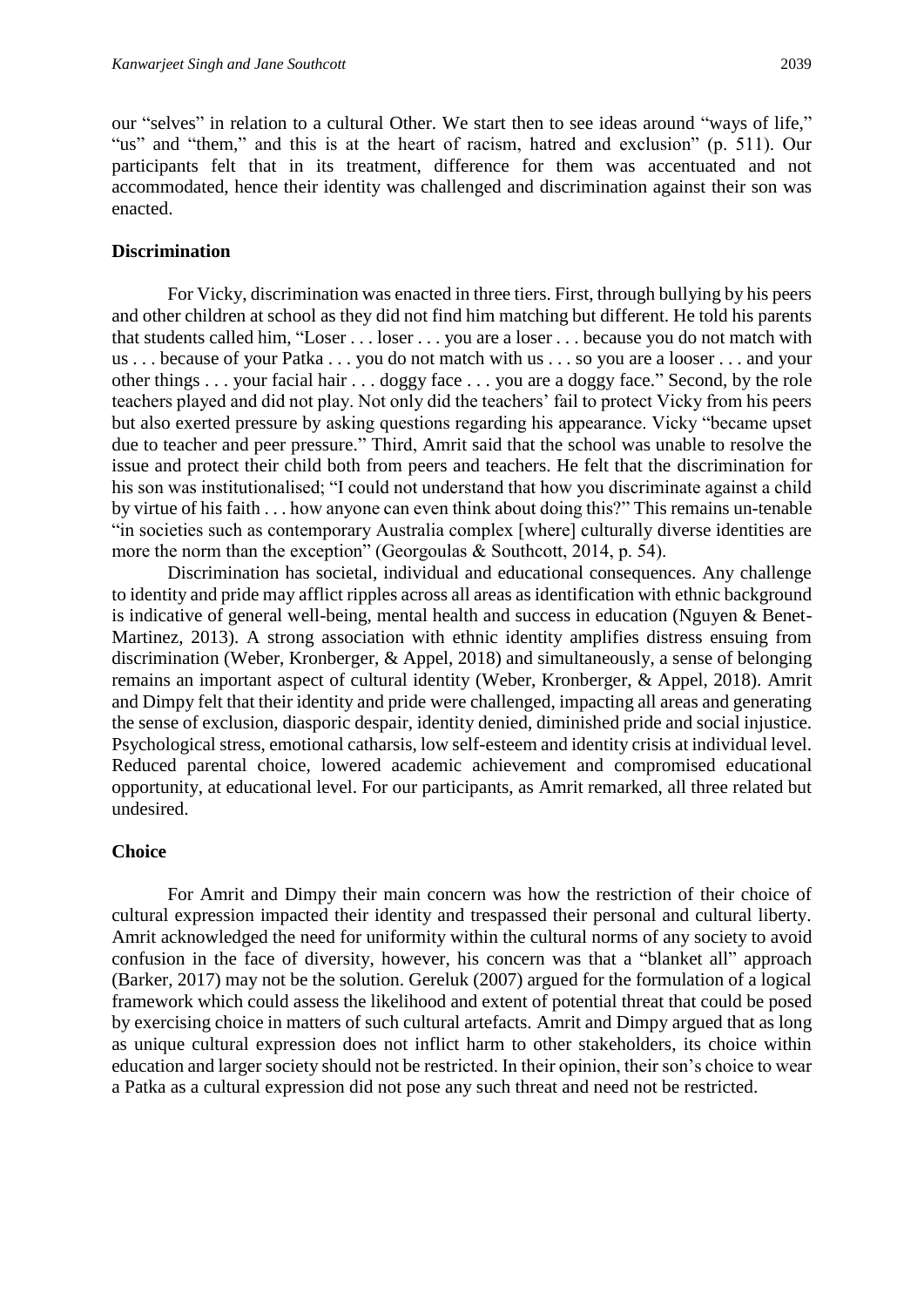#### **Resourcefulness**

According to Amrit and Dimpy, resourcefulness to confront such challenges was another concern. This entailed two notions of intention and ability. Both of them were unwilling to compromise on their cultural identity while negotiating with the school. When queried about their own stance and advice to another Sikh family in a similar plight, both Amrit and Dimpy asserted:

this is impossible . . . no way possible . . . for us it is unacceptable . . . this is about our identity . . . we will never compromise on that . . . our family has followed these traditions and my sons are doing as well . . . we will guide them to put up a fight . . . ask them not to compromise . . . under any circumstance.

Amrit's intention to contend became visible but the ability to do the same remained an obstacle. He did not have the financial capacity to put up a legal fight and also did not know where and how to start. He posited "I think it differs money wise . . . I was not on any such level."

#### **Diasporic Despair and Multi-Cultural Australia**

Diasporic movements mobilised by aspirational aims of a better life carry expectations (Cohen, 2008). Dimpy agreed, "oh yes opportunities over here are better . . . life . . . education . . . standard of living." Amrit and Dimpy explicated, "Australia is a multicultural country . . . proud of its multiculturalism . . . as multicultural country everything here is good…Australia adapts to everyone's needs . . . with so many cultures." The Australian multi-cultural statement asserts that, we are "the most successful multicultural society in the world, uniting a multitude of cultures, experiences, beliefs, and traditions . . . Australians welcome those who have migrated here to be part of our free and open society, to build their lives" (Department of Home Affairs, Australian Government, 2017). Our participants have absorbed this assertion. They left India with high expectations, "we came for a good life . . . for our kids . . . with good education . . . they can go places" but their experience has left them shocked, "how could this happen . . . in this country?"

#### **Education Policy: Problems and Possibilities**

Both parents expressed an arching concern over the paradoxes and ambiguity within education policy. Amrit noted that, "unfortunately in our son's case the system did not work . . . there is a gap of some sort . . . related to some communities." They felt that the school teachers and administrators failed to resolve the problem. Once they decided to look for an alternative school for their son the school authorities stopped communicating with them, despite the promise of support in seeking mid-term admission elsewhere. Amrit said that "after they handed the letter, they stopped taking my emails . . . phone [calls]." Amrit and Dimpy felt that the school washed their hands of them, and they fell through the educational policy gaps at all levels.

### **Conclusion**

We explored the experiences of Amrit and Dimpy, two diasporic Sikh parents faced by the potential exclusion of their son from an Australian suburban school due to wearing a Patka*.*  Identity, pride, difference and diasporic expectations emerged as our main themes. Our participants' experiences make explicit the ways in which bicultural individuals struggle to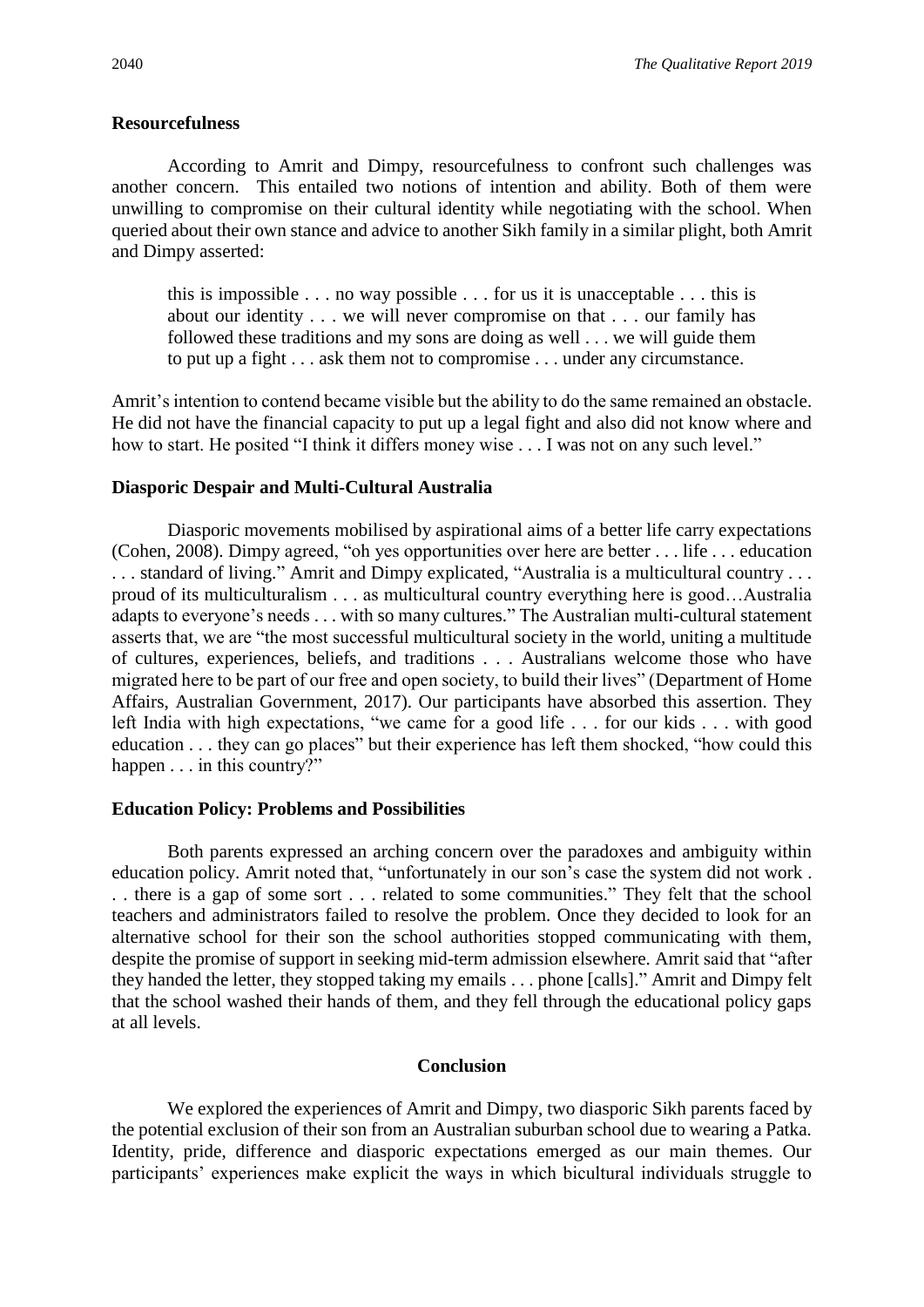negotiate their identities and the turmoil they face in such dilemmas. We offer a deep insight into our participant's lived experiences and shed light on the way unique cultural differences of diasporic people can preface the enactment of discrimination and exclusion for such people in general and within education in particular. In the context of global diaspora, the concerns raised, and questions posed by our participants bring to fore the cultural and educational challenges of diasporic people.

As Australia's cultural diversity proliferates, the predicament of schools is understandable because multicultural schools struggle to find a balance between diversity and uniformity (Caruso, 1996; Gereluk, 2007). Schools do not operate in a social vacuum; therefore, larger societal aims must be congruent with education policy and the placement of onus on schools alone is unfair (Gereluk, 2007). Be it the Turban, Patka, Hijab or any other cultural artefact, as both participants repeatedly emphasised, the treatment of difference does not deserve indifference. Our participants opined that Australia is a beautiful country and diasporic people harbour many hopes, aspirations and expectations. All it takes for various stakeholders is to start seeing difference a little differently. Siegel (1999) argues that,

schools, and people and institutions more generally, should acknowledge, value and respect cultural differences and the alternative experiences and perspectives of members of different cultures; and that members of "minority" cultures should not be required to assimilate into, nor to adopt the alien cultural commitments or identities of, nor be marginalized, silenced or oppressed by, a dominant, hegemonic "majority" culture. (p. 388)

As far as the Turban (Patka), Sikh community, and their diasporic needs in Australia are concerned, our participants explained that in all walks of Australian life, their right to unique cultural expression is deserving and so is their choice to wear a Turban (Patka) or not. Summarizing Sikh diasporic needs, we recall a beautiful statement from Dusenbery (2005) when he asked a young Sikh person in Sydney about his sentiments of home and the answer remained, "Home is where I tie my Turban" (p. 487).

## **References**

- Allan, R., & Eatough, V. (2016). The use of interpretive phenomenological analysis in couple and family therapy research. *The Family Journal: Counselling and Therapy for Couples and Families, 24*(4), 406-414. doi: 10.1177/1066480716662652
- Allen, M. (2009). Otim Singh in white Australia. In S. Hosking (Ed.), *Something rich & strange: Sea changes, beaches and the littoral in the antipodes* (pp. 195-212). Kent Town, SA: Wakefield Press.
- Ashmore, R. D., Deaux, K., & Mclaughlin-Volpe, T. (2004). An organising framework for collective identity: Articulation and significance of multidimensionality. *Psychological Bulletin, 130*(1), 80-114. doi: 10.1037/0033-2909.130.1.80
- Australian Bureau of Statistics. (2016). *Census of population and housing: Cultural diversity*  2016 (2024.0). Canberra, Australia. Retrieved from [http://abs.gov.au/ausstats/abs@.nsf/Latestproducts/2024.0Main%20Features22016?op](http://abs.gov.au/ausstats/abs@.nsf/Latestproducts/2024.0Main%20Features22016?opendocument&tabname=Summary&prodno=2024.0&issue=2016&num=&view=) [endocument&tabname=Summary&prodno=2024.0&issue=2016&num=&view=](http://abs.gov.au/ausstats/abs@.nsf/Latestproducts/2024.0Main%20Features22016?opendocument&tabname=Summary&prodno=2024.0&issue=2016&num=&view=)
- Australian Bureau of Statistics. (2016). *Census of population and housing: Reflecting Australia – Stories from the census.* (2017.0). Canberra, Australia. Retrieved from [http://www.abs.gov.au/ausstats/abs@.nsf/Lookup/by%20Subject/2071.0~2016~Main](http://www.abs.gov.au/ausstats/abs@.nsf/Lookup/by%20Subject/2071.0~2016~Main%20Features~Religion%20Data%20Summary~70) [%20Features~Religion%20Data%20Summary~70](http://www.abs.gov.au/ausstats/abs@.nsf/Lookup/by%20Subject/2071.0~2016~Main%20Features~Religion%20Data%20Summary~70)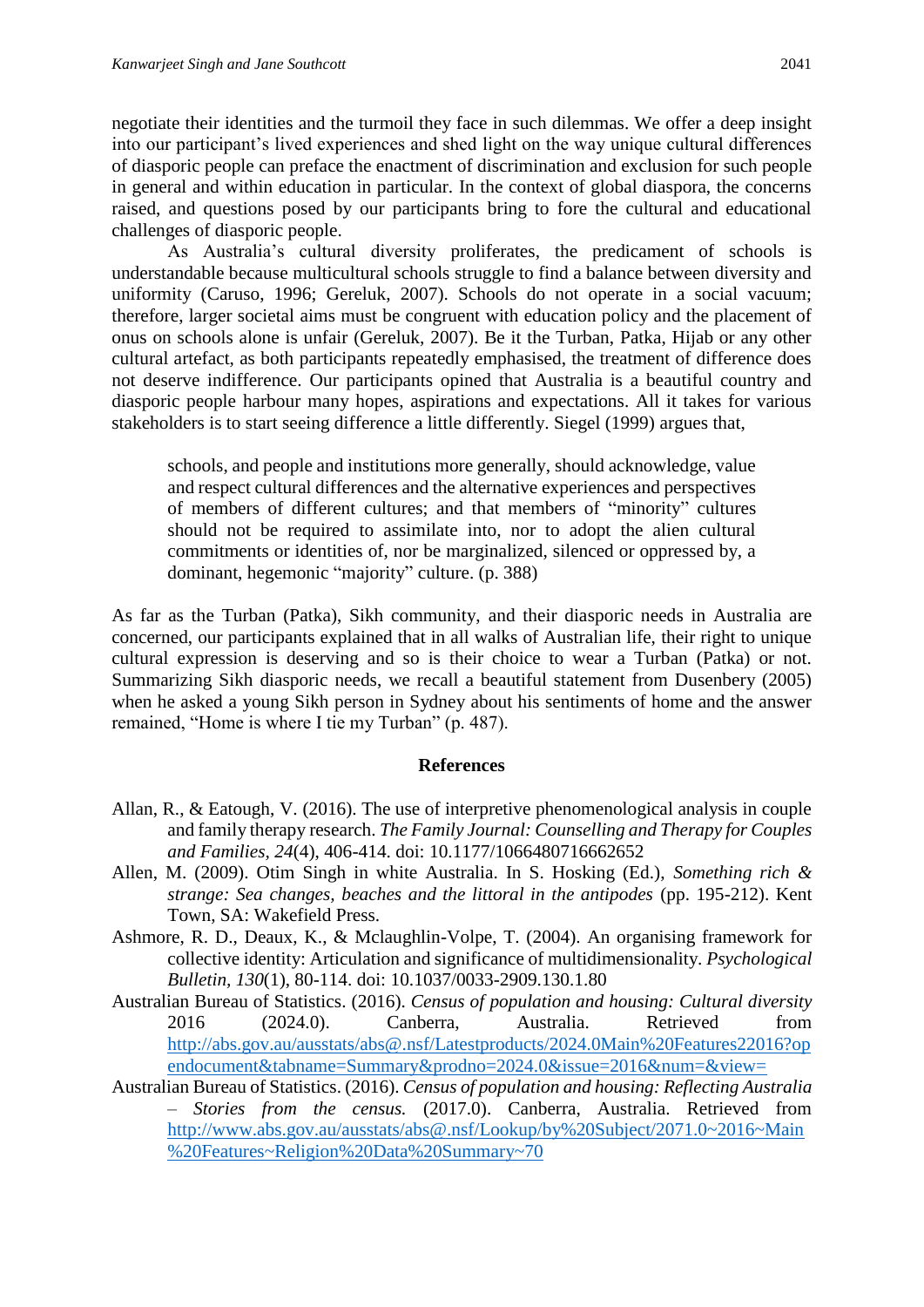- Ballantyne, T. (2007). *Between colonialism and diaspora: Sikh cultural formations in an imperial world.* New Delhi, DL: Permanent Black.
- Barker, R. (2017). School uniform policies need to accommodate students' cultural practices. *The Conversation*. Retrieved from [https://theconversation.com/school](https://theconversation.com/school-uniform-policies-need-to-accommodate-students-cultural-practices-81548)[uniform-policies-need-to-accommodate-students-cultural-practices-81548](https://theconversation.com/school-uniform-policies-need-to-accommodate-students-cultural-practices-81548)
- Bauman, Z. (1998). Identity Then, now, what for? *Polish Sociological Review, 23*, 205-216.
- Bauman, Z. (2004). *Identity: Conversations with Benedetto Vecchi*. Cambridge, UK: Polity
- Berry, J. W. (1997). Immigration, acculturation, and adaptation. *Applied Psychology, 46*(1), 5- 34. doi: 10.1111/j.1464-0597.1997.tb01087.x
- Berry, J. W. (2005). Acculturation: Living successfully in two cultures. *International Journal of Intercultural Relations, 23*, 697-712.
- Bevan, M. (2014). A method of phenomenological interviewing. *Qualitative Health Research, 24*(1), 136-144. doi: 10.1177/1049732313519710
- Bhatia, S., & Ram, A. (2001). Rethinking acculturation in relation to diasporic cultures and postcolonial identities. *Human Development, 44*(1), 1-18.
- Brubaker, R. (2005). The 'diaspora' diaspora. *Ethnic and Racial Studies, 28*(1), 1-19. doi: 10.1080/0141987042000289997
- Bryman, A. (2016). *Social research methods* (5<sup>th</sup> ed.). New York, NY: Oxford University Press.
- Bucholtz, M., & Hall, K. (2005). Identity and interaction: A sociocultural linguistic approach. *Discourse Studies, 7*(4-5), 585-614
- Buckingham, D. (2008). Introducing identity. In D. Buckingham (Ed.), *Youth, identity, and digital media* (pp. 1-24). Cambridge, MA: The MIT Press.
- Campbell, P. S., & Wiggins, T. (2013). Giving voice to children. In P. S. Campbell & T. Wiggins (Eds.), *The Oxford handbook of children's musical culture* (pp. 1-24). New York, NY: Oxford University Press.
- Caruso, P. (1996). Individuality vs. conformity: The issue behind school uniforms. *NASSP Bulletin*, *80*(581), 83-88.
- Chandler, D., & Munday, R. (2016). *A dictionary of media and communication* (2nd ed.). Oxford, UK: Oxford University Press. doi:10.1093/acref/9780191803093.001.0001
- Chenail, R. J., Duffy, M., St. George, S., & Wulff, D. (2011). Facilitating coherence across qualitative research papers. *The Qualitative Report, 16*(1), 263-275. Retrieved from <https://nsuworks.nova.edu/tqr/vol16/iss1/17/>
- Churchman, C. W. (1971). *The design of inquiring systems: Basic concepts of systems and organisation.* New York, NY: Basic Books.
- Clark, S. (2008). Culture and identity. In T. Bennett & J. Frow (Eds.), *The Sage handbook of cultural analysis* (pp. 510-529). London, UK: Sage.
- Cohen, R. (2008). *Global diasporas* (2nd ed.). New York, NY: Routledge.
- Cole, W. O., & Sambhi, P. S. (1978). *The Sikhs: Their religious beliefs and practices.* London, UK: Routledge and Kegan Paul.
- Cooper, R. (2011). Appraising qualitative research reports: A developmental approach. *The Qualitative Research, 16*(6), 1733-1742. Retrieved from <https://nsuworks.nova.edu/tqr/vol16/iss6/14/>
- Connor, W. (1986). The impact of homelands upon diasporas. In G. Sheffer (Ed.), *Modern diasporas in international politics* (pp. 16-46). London, UK: Croom Helm.
- Creswell, J. W., & Creswell, J. D. (2018). *Research design: Qualitative, quantitative, and mixed methods approaches* ( $5<sup>th</sup>$  ed.). Los Angeles, CA: Sage.
- Cunliffe, A. L. (2004). On becoming a critically reflexive practitioner. *Journal of Management Education, 28*(4), 407-426. doi: 10.1177/1052562904264440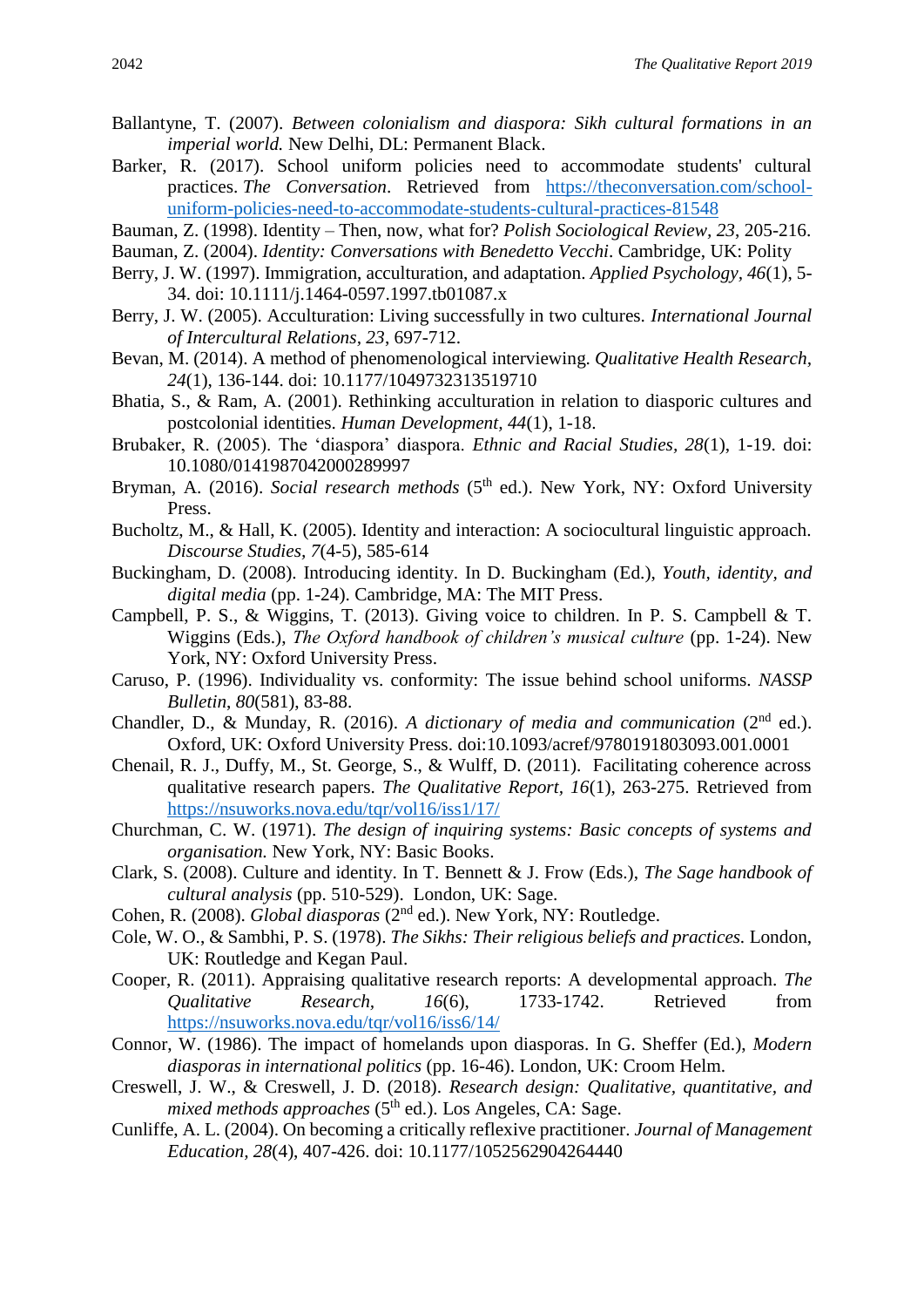- Cunliffe, A. L. (2008). Orientations to social constructionism: Relationally responsive social constructionism and its implications for knowledge and learning. *Management Learning, 39*(2), 123-139.
- Department of Home Affairs, Australian Government. (2017). *Australian Government's multicultural statement: Multicultural Australia – United, strong, successful.* Canberra, Australia. Retrieved from [https://www.homeaffairs.gov.au/LifeinAustralia/Documents/MulticulturalAffairs/engl](https://www.homeaffairs.gov.au/LifeinAustralia/Documents/MulticulturalAffairs/english-multicultural-statement.pdf) [ish-multicultural-statement.pdf](https://www.homeaffairs.gov.au/LifeinAustralia/Documents/MulticulturalAffairs/english-multicultural-statement.pdf)
- Department of Immigration and Multicultural and Indigenous Affairs, Australian Government. (2006). *Australia's multicultural policy – Fact sheet 06.* Canberra, Australia. Retrieved from<https://www.mia.org.au/documents/item/232>
- Dusenbery, V. A. (1989). Introduction: A century of Sikhs beyond Punjab. In N. G. Barrier & V. A. Dusenbery (Eds.), *The Sikh diaspora: Migration and the experience beyond Punjab* (pp. 1-28). Delhi, DL: Chanakya Publications.
- Dusenbery, V. A. (2005). Sikh positionings in Australia and the "diaspora" concept. In M. Ember, C. R. Ember, & I. Skoggard (Eds.), *Encyclopedia of diasporas: Immigrant and refugee cultures around the world* (pp. 481-491), Boston, MA: Springer.
- Eatough, V., & Smith, J. (2006). I was like a wild wild person: Understanding feelings of anger using interpretive phenomenological analysis. *British Journal of Psychology, 97*(4), 483-498. doi: 10.1348/000712606X97831
- Faden, R. R., & Beauchamp, T. L. (1986). *A history and theory of informed consent.* New York, NY: Oxford University Press.
- Faist, T. (2010). Diaspora and transnationalism: What kind of dance partners. In R. Baubock & T. Faist (Eds.), *Diaspora and transnationalism: Concepts, theories and methods* (pp. 9-34). Amsterdam, NH: Amsterdam University Press.
- Fidel, R. (1993). Qualitative methods in information retrieval research. *Library and Information Science Research, 15*(3), 219-247.
- Fontana, J. S. (2004). A methodology for critical science in nursing. *Advances in Nursing Science, 27*(2), 91-101.
- Frankel, R. M., & Devers, K. J. (2000). Study design in qualitative research—1: Developing questions and assessing resource needs. *Education for Health: Change in Learning & Practice, 13*(2), 251-261.
- Gabbi, R. S. (1998*). Sikhs in Australia*. Glen Waverley, VIC: Aritoc Offset Press.
- Georgoulas, R., & Southcott, J. E. (2014). Multiple musical identities: An autoethnographic study of a Greek-Australian popular and traditional musician and teacher. *The International Journal of Humanities Education, 11*(4), 49-60.
- Gereluk, D. (2007). What not to wear: Dress codes and uniform policies in the common school. *Journal of Philosophy of Education*, *41*(4), 643-657. doi: 10.1111/j.1467- 9752.2007.00576.x
- Giorgi, A. (1997). The theory, practice, and evaluation of the phenomenological method as a qualitative research procedure. *Journal of Phenomenological Psychology, 28*(2), 235- 260. doi: 10.1163/156916297X00103
- Goffman, E. (1971). *The presentation of self in everyday life.* Harmondsworth, UK: Penguin.
- Gomm, R., Hammersley, M., & P. Foster, P. (Eds.), *Case study methods: Key issues, key texts*. London, UK: Sage.
- Gray, D. E. (2004). *Doing research in the real world*. London, UK: Sage.
- Grewal, J. S. (2008). *The Sikhs of the Punjab*. Cambridge, UK: Cambridge University Press. doi: 10.1017/chol9780521268844
- Hagan, F. E. (2006). *Research methods in criminal justice and criminology* (7<sup>th</sup> ed.). Boston, MA: Allyn and Bacon.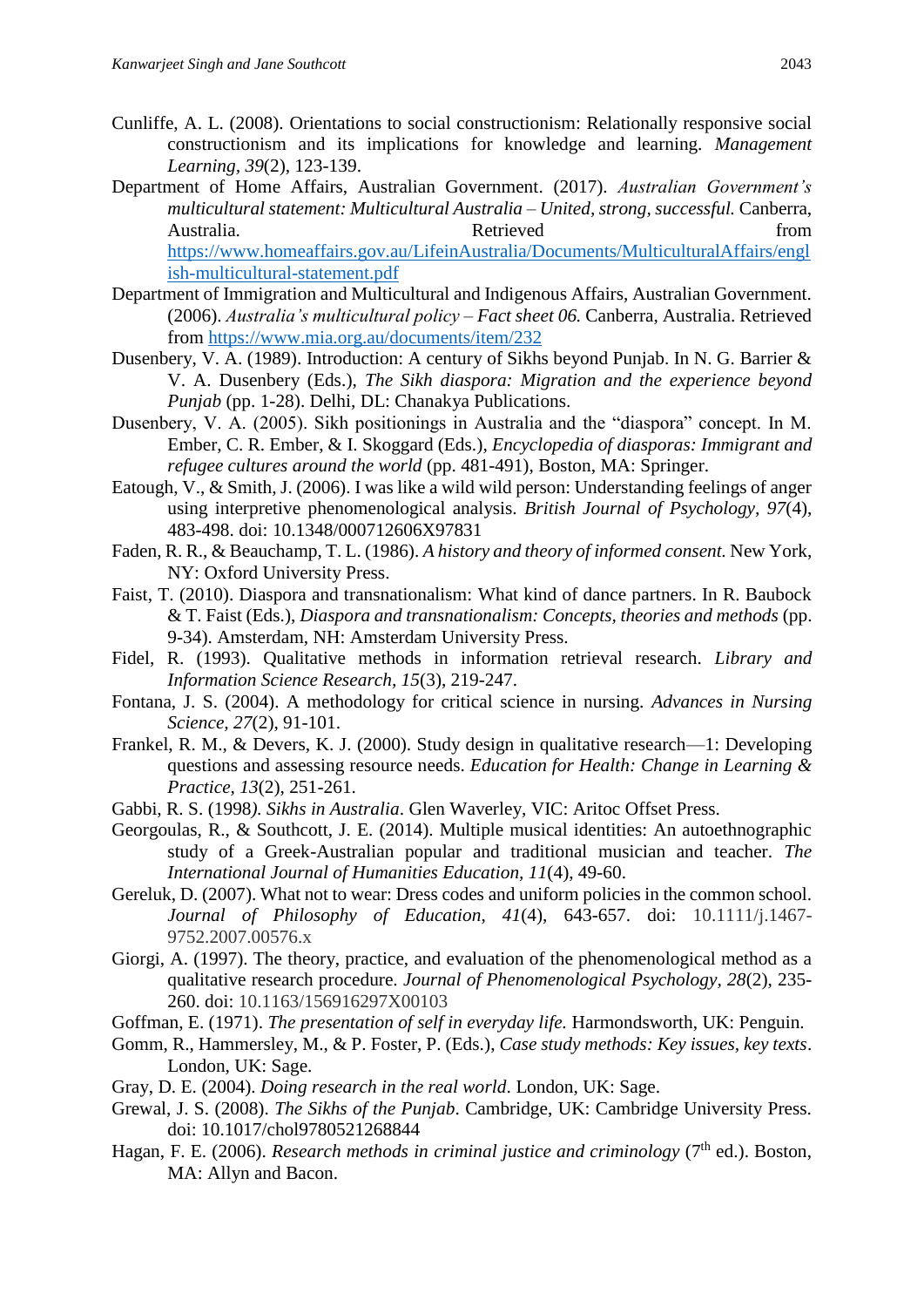- Hammersley, M. (2014). On the ethics of interviewing for discourse analysis. *Qualitative Research, 14*(5), 529-541. doi: 10.1177/1468794113495039
- Hargreaves, D. J., Miell, D., & Macdonald, R. A. R. (2002). What are musical identities and why are they important? In R. A. R. MacDonald, D. J. Hargreaves, & D. Miell (Eds.), *Musical identities* (pp. 1-20). Oxford, NY: Oxford University Press.
- Harrison, J., Macgibbon, L., & Lesley, M. M. (2001). Regimes of trustworthiness in qualitative research: The rigors of reciprocity. *Qualitative Inquiry, 7*(3), 323-345. doi: 10.1177/107780040100700305
- Heidegger, M. (1962). *Being and time.* Oxford, UK: Blackwell.
- Hesse-Biber, S. N. (2012). *Handbook of feminist research: Theory and praxis* (2<sup>nd</sup> ed.). Thousand Oaks, CA: Sage.
- Kakava, C. (2003). Bicultural identities in contest: The struggle of 'we' and 'other' from within. *International Journal of the Humanities, 1*(1), 1375-1386.
- Kalra, V. S. (2005). Locating the Sikh pagh. *Sikh formations*, *1*(1), 75-92. doi: 10.1080/17448720500132557
- Klein, W. (2015). Responding to bullying: Language socialization and religious identification in classes for Sikh youth. *Journal of Language, Identity and Education*, *14*(1), 19-35. doi: 10.1080/15348458.2015.988568
- Lal, B. V., Reeves, P., & Rai, R. (2006). Trading networks in southeast Asia. In B. V. Lal, P. Reeves, & R. Rai (Eds.), *The encyclopedia of the Indian diaspora* (pp. 59-61). Honolulu, HI: University of Hawaii Press.
- Larkin, M., Watts, S., & Clifton, E. (2006). Giving voice and making sense in interpretive phenomenological analysis. *Qualitative Research in Psychology, 3*(2), 102-120. doi: 10.1191/1478088706qp062oa
- Lemmer, E. M., & Squelch, J. (1993). *Multicultural education: A teachers' manual*. Halfway House, PRY: Southern Book Publishers.
- Lincoln, Y., & Guba, E. (1986). But is it rigorous? trustworthiness and authenticity in naturalistic evaluation. *New Directions for Program Evaluation, 1986*(30), 73-86. doi: 10.1002/ev.1427
- Link, B. G., & Phelan, J. C. (2001). Conceptualizing stigma. *Annual Review of Sociology, 2001*(27), 363-385.
- Marshall, C., & Rossman, B. (2011). *Designing qualitative research* (5<sup>th</sup> ed.). Thousand Oaks, CA: Sage.
- Mason, J. (2002). *Qualitative researching*. London, UK: Sage.
- Mawson, A., Berry, K., Murray, C., & Hayward, M. (2011). Voice hearing within the context of hearers' social worlds: An interpretive phenomenological analysis. *Psychology and Psychotherapy, Theory, Research and Practice, 84*(3), 256-272. doi: 10.1348/147608310X524883
- McLeod, W. H. (1976). *The evolution of the Sikh community*. London, UK: Oxford University Press.
- McLeod, W. H. (1986). *Punjabis in New Zealand: A history of Punjabi migration 1890-1940*. Amritsar, PB: Guru Nanak Dev University Press.
- McLeod, W. H. (1989). The first forty years of Sikh migration: Problems and some possible solutions. In N. G. Barrier & V. A. Dusenbery (Eds.), *The Sikh diaspora* (pp. 29-48). New Delhi, DL: Chanakya Publications.
- McLeod, W. H. (2004). Researching the rahit. In P. Singh & N. G. Barrier (Eds.), *Sikhism and history* (pp. 30-43). New York, NY: Oxford University Press.
- McNamee, S. (1994). Research as a relationally situated activity. *Ethical Implications, 6*(3), 69-83.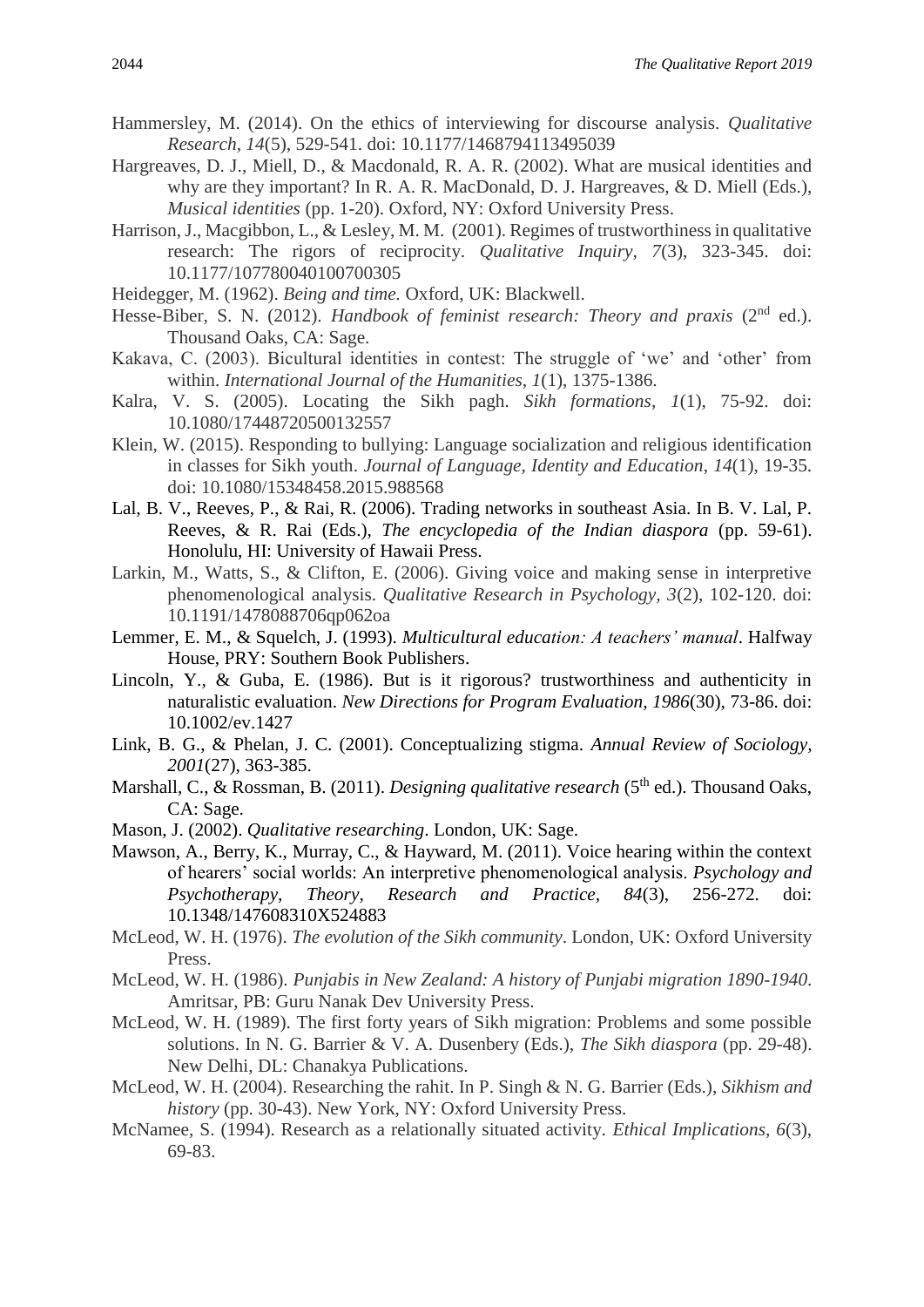- McNamee, S., & Hosking, D. (2012). *Research and social change – A relational constructionist approach.* New York, NY: Routledge.
- McNarry, G., Allen-Collinson, J., & Evans, J. B. (2019). Reflexivity and bracketing in sociological phenomenological research: Researching the competitive swimming lifeworld. *Qualitative Research in Sport, Exercise and Health, 11*(1), 138-151. doi: 10.1080/2159676X.2018.1506498
- Merriam, S. (1998). *Qualitative research and case study applications in education*. San Francisco, CA: Jossey-Bass.
- Mjøsund, N. H., Eriksson, M., Espnes, G. A., Haaland-Øverby, M., Jensen, S. L., Norheim, I., ... & Vinje, H. F. (2016) Service user involvement enhanced the research quality in a study using interpretative phenomenological analysis – The power of multiple perspectives. *Journal of Advanced Nursing, 73*(1), 265-278.
- Ministry of Home Affairs, Government of India. (2011). *Religious census 2011: Sikh population.* New Delhi, India*.* Retrieved from <https://www.census2011.co.in/religion.php>
- Mishler, E. G. (1999). *Storylines: Craftartists' narratives of identity.* Cambridge, MA: Harvard University Press.
- Nguyen, A. D., & Benet-Martinez, V. (2012). Biculturalism and adjustment: A meta-analysis. *Journal of Cross-Cultural Psychology, 44*(1), 122-159. doi: 10.1177/0022022111435097
- Palaganas, E. C., Sanchez, M. C., Molintas, V. P., & Caricativo, R. D. (2017). Reflexivity in qualitative research: A journey of learning. *The Qualitative Report, 22*(2), 426-438. Retrieved from<https://nsuworks.nova.edu/tqr/vol22/iss2/5>
- Papademetre, L. (1994). Self-defined, other-defined cultural identity: Logogenesis and multiple-group membership in a Greek-Australian sociolinguistic community. *Journal of Multilingual and Multicultural Development*, *15*(6), 507-525. doi: 10.1080/01434632.1994.9994587
- Parahoo, K. (2006). *Nursing research: principles, process and issues* (2<sup>nd</sup> ed.). Basingstoke, UK: Palgrave Macmillan.
- Parekh, B. (2006). *Rethinking multiculturalism: Cultural diversity and political theory* (2<sup>nd</sup>) ed.). New York, NY: Palgrave Macmillan.
- Parekh, B. (1998). Equality in a multicultural society. *Citizenship Studies*, *2*(3), 397-411. doi: 10.1080/13621029808420691
- Patton, M. (1990). *Qualitative evaluation and research methods* (2<sup>nd</sup> ed.). Newbury Park, CA: Sage.
- Pavlenko, A. (2001). Negotiation of identities in cross-cultural autobiographies. *The International Journal of Bilingualism, 5*(3), 317-344.
- Pavlenko, V. (2001). In the world of the tradition, I was unimagined: Negotiation of identities in cross-cultural autobiographies. *International Journal of Bilingualism, 5*(3), 317-344.
- Phinney, J. S., & Ong, A. D. (2007). Conceptualization and measurement of ethnic identity. *Journal of Counselling Psychology, 54*(3), 271-281. doi: 10.1037/0022-0167.54.3.271
- Reason, P. (1981). Methodological approaches to social science. In P. Reason & J. Rowan (Eds.), *Human inquiry: A sourcebook of new paradigm research* (pp. 43-51). New York, NY: Wiley.
- Reid, K., Flowers, P., & Larkin, M. (2005). Exploring lived experience. *The Psychology, 18*(1), 20-23.
- Rhook, N. (2014). Listen to nodes of empire: Speech and whiteness in Victorian hawker's license courts. *Journal of Colonialism & Colonial History, 15*(2), 1-15.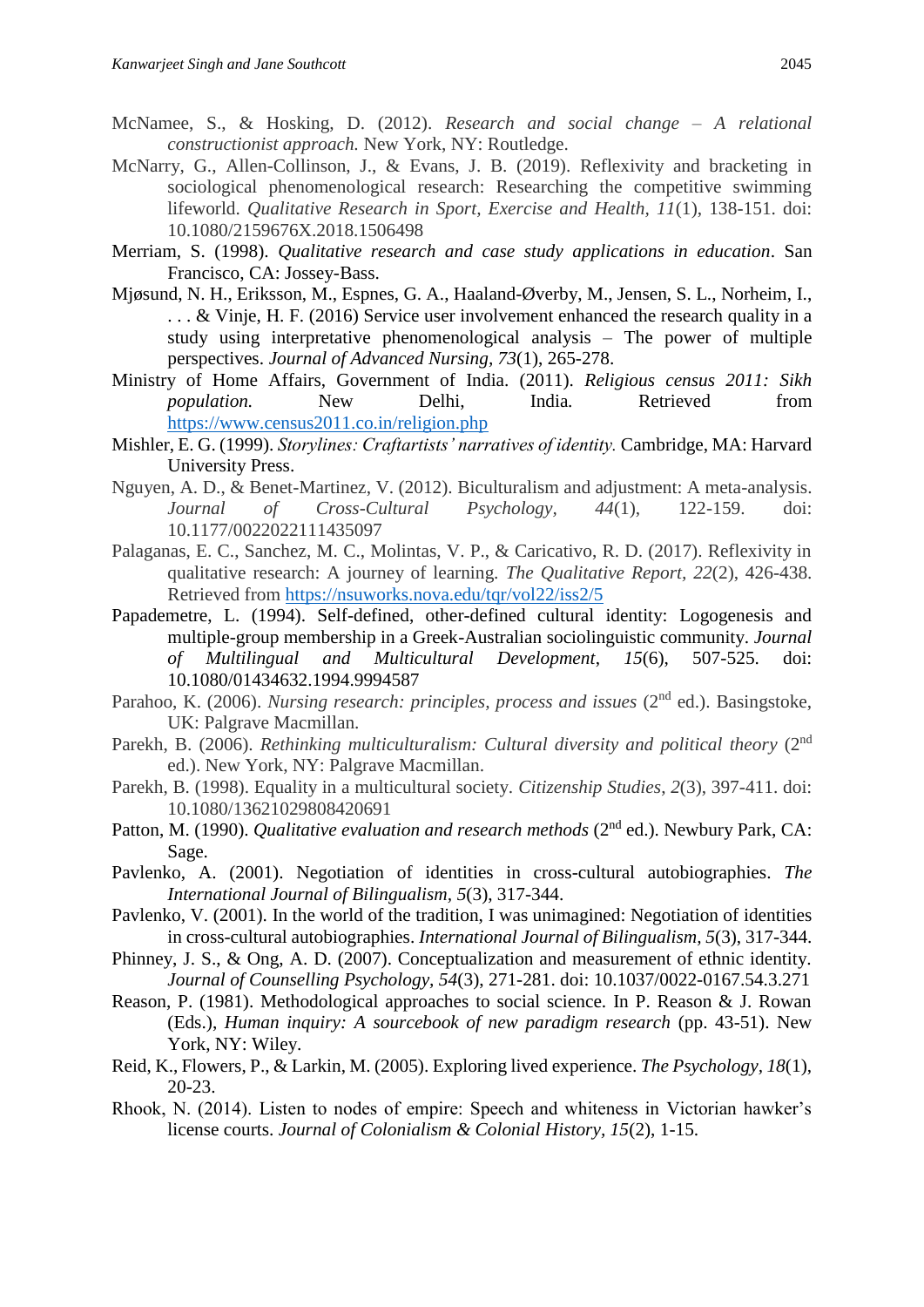- Rhook, N. (2015). Turban clad British subjects: Tracking the circuits of mobility, visibility, and sexuality in settler nation-making. *Transfers: Interdisciplinary Journal of Mobility Studies, 5*(3), 104-122. doi: 10.3167/TRANS.2015.050308
- Rodham, K., Fox, F., & Doran, N. (2015). Exploring analytical trustworthiness and the process of reaching consensus in interpretive phenomenological analysis: Lost in transcription. *International Journal of Social Research Methodology, 18*(1), 59-71. doi: 10.1080/13645579.2013.852368
- Rolfe, G. (2006). Validity, trustworthiness and rigour: Quality and the idea of qualitative research. *Journal of Advanced Nursing, 53*(3), 304-310. doi: 10.1111/j.1365- 2648.2006.03727.x
- Rosenblatt, P. (1999). Ethics of qualitative interviewing in grieving families. In A. Memon & R. Bull (Eds.), *Handbook of the psychology of interviewing* (pp. 197-209). Chichester, UK: Wiley.
- Sabar, G., & Sabar Ben-Yehoshua, N. (2017). 'I'll sue you if you publish my wife's interview': Ethical dilemmas in qualitative research based on life stories. *Qualitative Research, 17*(4), 408-423. doi: 10.1177/1468794116679727
- Safran, W. (1991). Diasporas in modern societies: Myths of homeland and return. *Diaspora: A Journal of Transnational Studies, 1*(1), 83-99.
- Schwartz, S. J., Montgomery, M. J., & Briones, E. (2006). The role of identity in acculturation among immigrant people: Theoretical propositions, empirical questions, and applied recommendations. *Human Development, 49*(1), 1-30.
- Seidman, I. (2006). *Interviewing for qualitative research: A guide for researchers in education and social sciences*. New York, NY: Teachers College Press.
- Shenton, A. (2004). Strategies for ensuring trustworthiness in qualitative research projects. *Education for Information, 22*(2), 63-75. doi: 10.3233/efi-2004-22201
- Shinebourne, P. (2011). The theoretical underpinnings of interpretive phenomenological analysis (IPA). *Existential Analysis, 22*(1), 1-16.
- Siegel, H. (1999). Multiculturalism and the possibility of transcultural educational and philosophical ideals. *Philosophy*, *74*(3), 387-409.
- Singh, G. (1988). *A history of the Sikh people (1469-1988)* (2<sup>nd</sup> ed.). New Delhi, DL: Allied Publishers.
- Singh, K. (2004). *A history of the Sikhs* (2<sup>nd</sup> ed.). New York, NY: Oxford University Press.
- Smith, J. A., Harre, R., & Van Langenhove, L. (1995). Idiography and the case study. In J. A. Smith, R. Harre, & L. Van Langenhove (Eds.), *The interpreted world: An introduction to phenomenological psychology* (2<sup>nd</sup> ed.). London, UK: Sage.
- Smith, J. A., & Osborn, M. (2008). Interpretive phenomenological analysis. In J. A. Smith (Eds.), *Qualitative psychology: A practical guide to research methods* (pp. 51-80). London, UK: Sage.
- Smith, J. A., Flowers, P., & Larkin, M. (2009). *Interpretive phenomenological analysis: Theory, method and research*. London, UK: Sage.
- Stevens, C. (1989). *Tin mosques & ghantowns: A history of Afghan cameldrivers in Australia*. Melbourne, VIC: Oxford University Press.
- Tatla, D. S. (1995). Sikh free and military migration during the colonial period. In R. Cohen (Eds.), *The Cambridge survey of world migration* (pp. 69-73). New York, NY: Cambridge University Press.
- Tatla, D. S. (2005). Sikh diaspora. In M. Ember, C. R. Ember, & I. Skoggard (Eds.), *Encyclopedia of diasporas: Immigrant and refugee cultures around the world* (pp. 273-285). Boston, MA: Springer.
- Tatla, D. S. (2012). The unbearable lightness of diasporic Sikh nationalism! from anguished cries of Khalistan to pleas of recognition. *Sikh Formations, 8*(1), 59-85.